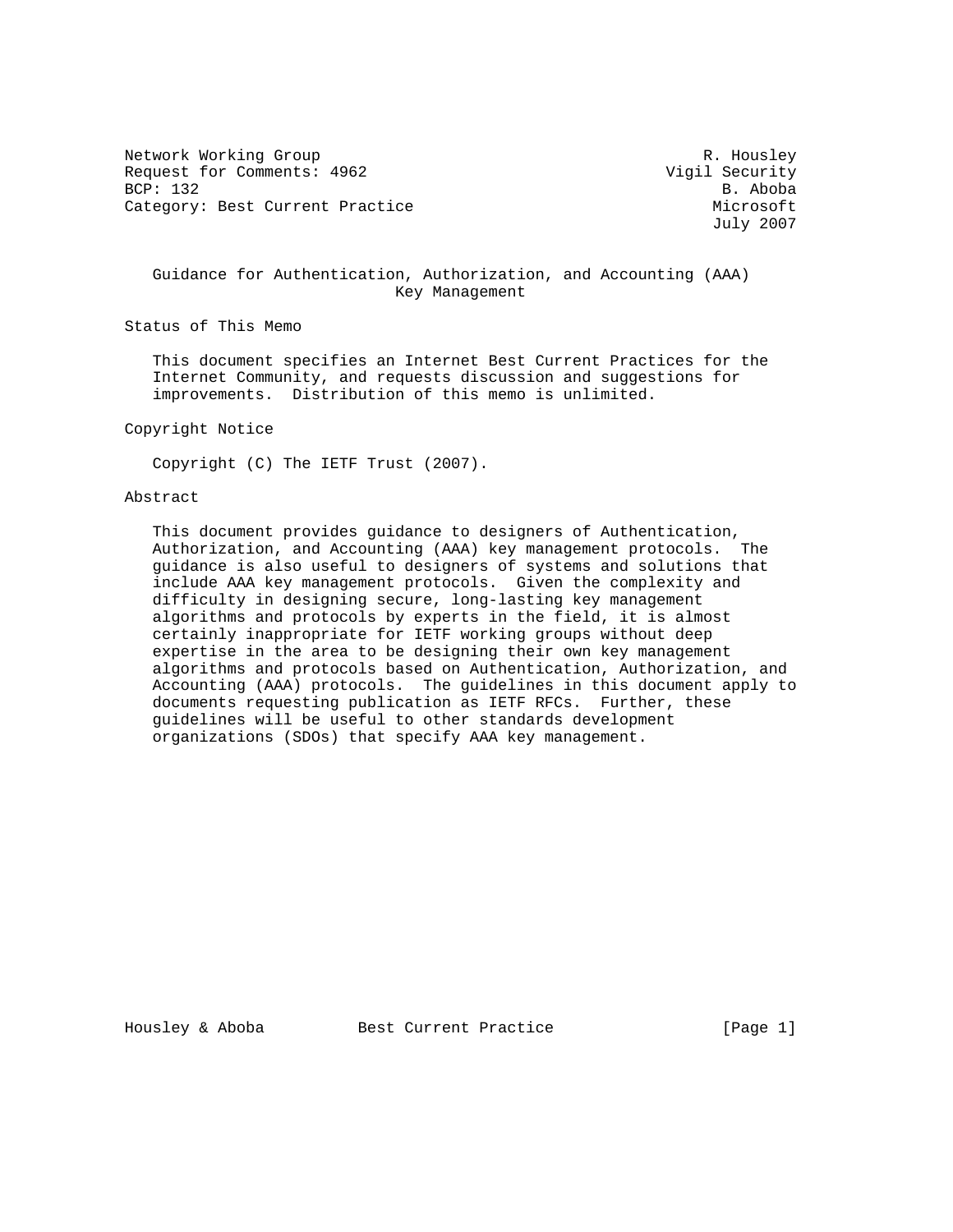Table of Contents

| 4. AAA Key Management Recommendations 13 |  |
|------------------------------------------|--|
|                                          |  |
|                                          |  |
|                                          |  |
|                                          |  |
|                                          |  |

# 1. Introduction

 This document provides architectural guidance to designers of AAA key management protocols. The guidance is also useful to designers of systems and solutions that include AAA key management protocols.

 AAA key management often includes a collection of protocols, one of which is the AAA protocol. Other protocols are used in conjunction with the AAA protocol to provide an overall solution. These other protocols often provide authentication and security association establishment.

 Given the complexity and difficulty in designing secure, long-lasting key management algorithms and protocols by experts in the field, it is almost certainly inappropriate for IETF working groups without deep expertise in the area to be designing their own key management algorithms and protocols based on Authentication, Authorization and Accounting (AAA) protocols. These guidelines apply to documents requesting publication as IETF RFCs. Further, these guidelines will be useful to other standards development organizations (SDOs) that specify AAA key management that depends on IETF specifications for protocols such as Extensible Authentication Protocol (EAP) [RFC3748], Remote Authentication Dial-In User Service (RADIUS) [RFC2865], and Diameter [RFC3588].

 In March 2003, at the IETF 56 AAA Working Group Session, Russ Housley gave a presentation on "Key Management in AAA" [H]. That presentation established the vast majority of the requirements contained in this document. Over the last three years, this collection of requirements have become known as the "Housley Criteria".

Housley & Aboba Best Current Practice [Page 2]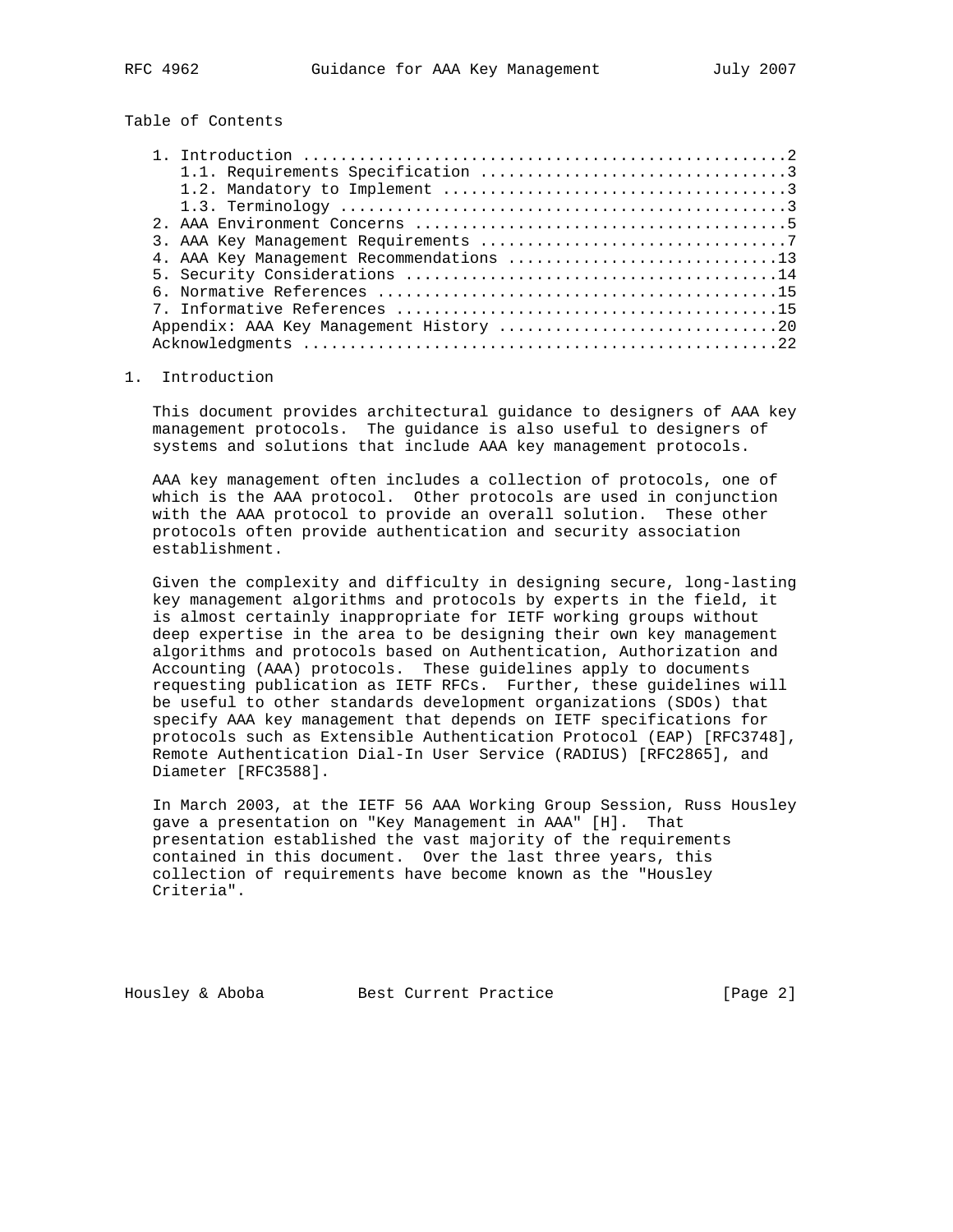# 1.1. Requirements Specification

 The keywords MUST, MUST NOT, REQUIRED, SHALL, SHALL NOT, SHOULD, SHOULD NOT, RECOMMENDED, MAY, and OPTIONAL, when they appear in this document, are to be interpreted as described in RFC 2119 [RFC2119].

 An AAA key management proposal is not compliant with this specification if it fails to satisfy one or more of the MUST or MUST NOT statements. An AAA key management proposal that satisfies all the MUST, MUST NOT, SHOULD, and SHOULD NOT statements is said to be "unconditionally compliant"; one that satisfies all the MUST and MUST NOT statements but not all the SHOULD or SHOULD NOT requirements is said to be "conditionally compliant".

# 1.2. Mandatory to Implement

 The guidance provided in this document is mandatory to implement. However, it is not mandatory to use. That is, configuration at the time of deployment may result in a deployed implementation that does not conform with all of these requirements.

 For example, [RFC4072] enables EAP keying material to be delivered from a AAA server to an AAA client without disclosure to third parties. Thus, key confidentiality is mandatory to implement in Diameter [RFC3588]. However, key confidentiality is not mandatory to use.

# 1.3. Terminology

This section defines terms that are used in this document.

AAA

 Authentication, Authorization, and Accounting (AAA). AAA protocols include RADIUS [RFC2865] and Diameter [RFC3588].

Authenticator

 The party initiating EAP authentication. The term authenticator is used in [802.1X], and authenticator has the same meaning in this document.

Backend authentication server

 A backend authentication server is an entity that provides an authentication service to an authenticator. This terminology is also used in [802.1X].

Housley & Aboba Best Current Practice [Page 3]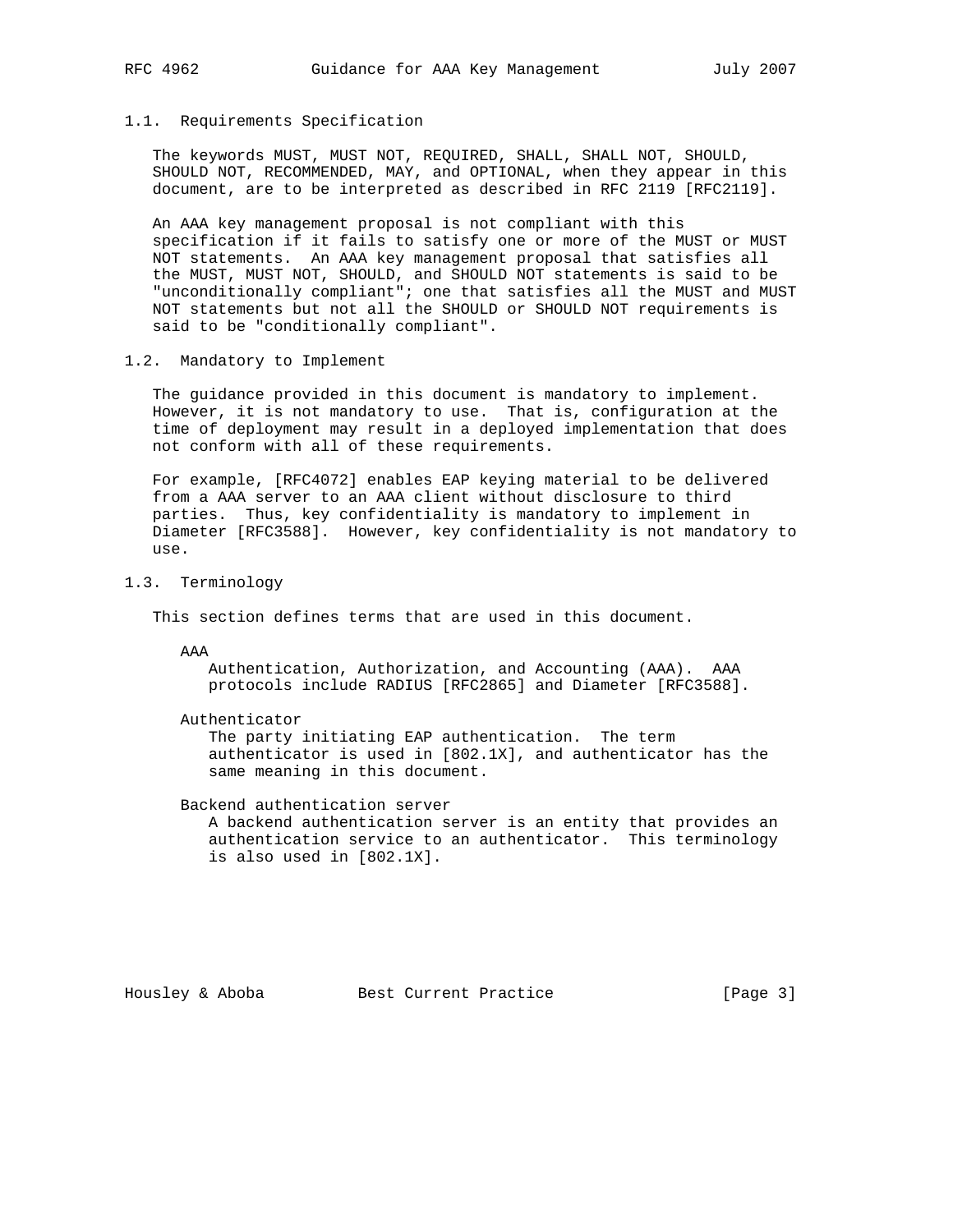## CHAP

 Challenge Handshake Authentication Protocol; a one-way challenge/response authentication protocol defined in [RFC1994].

## EAP

Extensible Authentication Protocol, defined in [RFC3748].

EAP server

 The entity that terminates the EAP authentication method with the peer. In the case where no backend authentication server is used, the EAP server is part of the authenticator. In the case where the authenticator operates in pass-through mode, the EAP server is located on the backend authentication server.

## Key Wrap

 The encryption of one symmetric cryptographic key in another. The algorithm used for the encryption is called a key wrap algorithm or a key encryption algorithm. The key used in the encryption process is called a key-encryption key (KEK).

#### PAP

 Password Authentication Protocol; a deprecated cleartext password PPP authentication protocol, originally defined in [RFC1334].

## Party

 A party is a processing entity that can be identified as a single role in a protocol.

Peer

 The end of the link that responds to the authenticator. In [802.1X], this end is known as the supplicant.

## PPP

 Point-to-Point Protocol, defined in [RFC1661], provides support for multiprotocol serial datalinks. PPP is the primary IP datalink used for dial-in NAS connection service.

# Secure Association Protocol

 A protocol for managing security associations derived from EAP and/or AAA exchanges. The protocol establishes a security association, which includes symmetric keys and a context for the use of the keys. An example of a Secure Association Protocol is the 4-way handshake defined within [802.11i].

Housley & Aboba Best Current Practice [Page 4]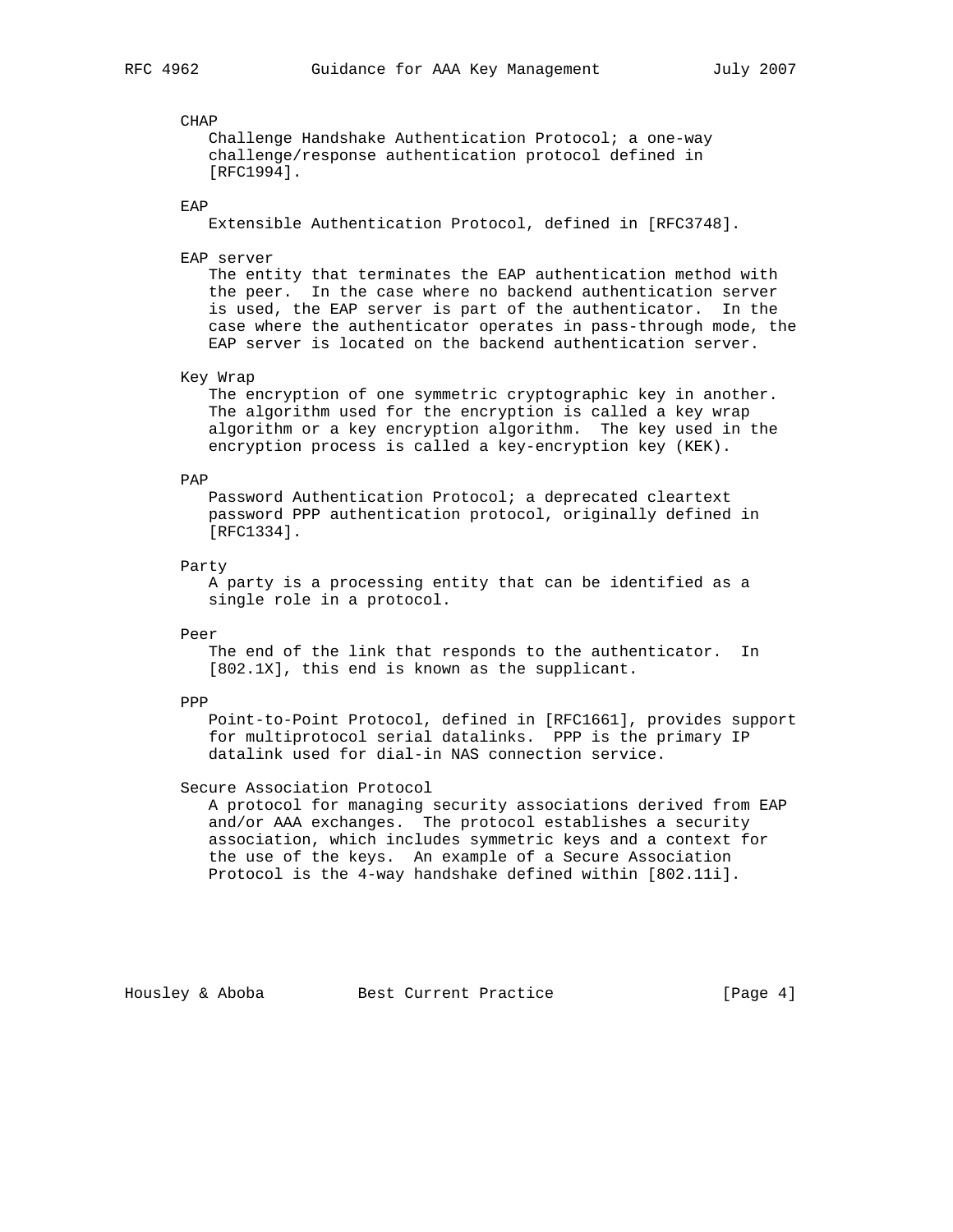Session Keys

 Keying material used to protect data exchanged after authentication has successfully completed, using the negotiated ciphersuite.

Network Access Server (NAS)

 A device that provides an access service for a user to a network. The service may be a network connection, or a value added service such as terminal emulation, as described in [RFC2881].

 4-Way Handshake A Secure Association Protocol, defined in [802.11i], which confirms mutual possession of a Pairwise Master Key by two

parties and distributes a Group Key.

2. AAA Environment Concerns

 Examples of serious flaws plague the history of key management protocol development, starting with the very first attempt to define a key management protocol in the open literature, which was published in 1978 [NS]. A flaw and a fix were published in 1981 [DS], and the fix was broken in 1994 [AN]. In 1995 [L], a new flaw was found in the original 1978 version, in an area not affected by the 1981/1994 issue. All of these flaws were blindingly obvious once described, yet no one spotted them earlier. Note that the original protocol, if it were revised to employ certificates, which of course had yet to be invented, was only three messages. Many proposed AAA key management schemes are significantly more complicated.

 This bit of history shows that key management protocols are subtle. Experts can easily miss a flaw. As a result, peer review by multiple experts is essential, especially since many proposed AAA key management schemes are significantly more complicated. In addition, formal methods can help uncover problems [M].

 AAA-based key management is being incorporated into standards developed by the IETF and other standards development organizations (SDOs), such as IEEE 802. However, due to ad hoc development of AAA-based key management, AAA-based key distribution schemes have poorly understood security properties, even when well-studied cryptographic algorithms are employed. More academic research is needed to fully understand the security properties of AAA-based key management in the diverse protocol environments where it is being employed today. In the absence of such research results, pragmatic guidance based on sound security engineering principles is needed.

Housley & Aboba Best Current Practice [Page 5]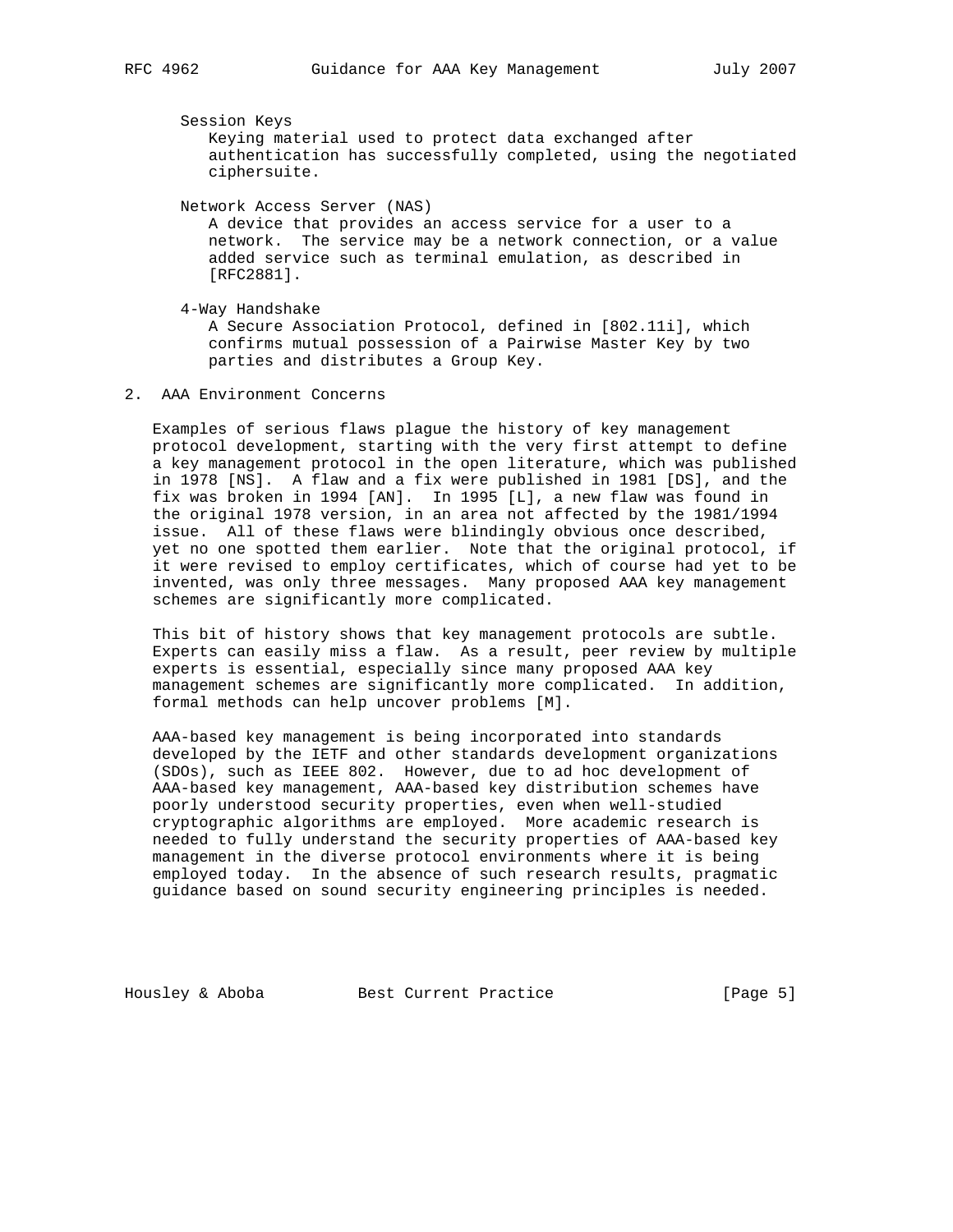In addition to the need for interoperability, cryptographic algorithm independent solutions are greatly preferable. Without algorithm independence, the AAA-based key management protocol must be changed whenever a problem is discovered with any of the selected algorithms. As AAA history shows, problems are inevitable. Problems can surface due to age or design failure.

 DES [FIPS46] was a well-designed encryption algorithm, and it provided protection for many years. Yet, the 56-bit key size was eventually overcome by Moore's Law. No significant cryptographic deficiencies have been discovered in DES.

 The history of AAA underlines the importance of algorithm independence as flaws have been found in authentication mechanisms such as CHAP, MS-CHAPv1 [SM1], MS-CHAPv2 [SM2], Kerberos [W][BM][DLS], and LEAP [B]. Unfortunately, RADIUS [RFC2865] mandates use of the MD5 algorithm for integrity protection, which has known deficiencies, and RADIUS has no provisions to negotiate substitute algorithms. Similarly, the vendor-specific key wrap mechanism defined in [RFC2548] has no provisions to negotiate substitute algorithms.

 The principle of least privilege is an important design guideline. This principle requires that a party be given no more privilege than necessary to perform the task assigned to them. Ensuring least privilege requires clear identification of the tasks assigned to each party, and explicit determination of the minimum set of privileges required to perform those tasks. Only those privileges necessary to perform the tasks are granted. By denying to parties unneeded privileges, those denied privileges cannot be used to circumvent security policy or enable attackers. With this principle in mind, AAA key management schemes need to be designed in a manner where each party has only the privileges necessary to perform their role. That is, no party should have access to any keying material that is not needed to perform their own role. A party has access to a particular key if it has access to all of the secret information needed to derive it.

 EAP is being used in new ways. The inclusion of support for EAP within Internet Key Exchange Protocol version 2 (IKEv2) and the standardization of robust Wireless LAN security [802.11i] based on EAP are two examples. EAP has also been proposed within IEEE 802.16e [802.16e] and by the IETF PANA Working Group. AAA-based key management is being incorporated into standards developed by the IETF and other standards development organizations (SDOs), such as IEEE 802. However, due to ad hoc development of AAA-based key management, AAA-based key distribution schemes have poorly understood security properties, even when well-studied cryptographic algorithms are

Housley & Aboba Best Current Practice [Page 6]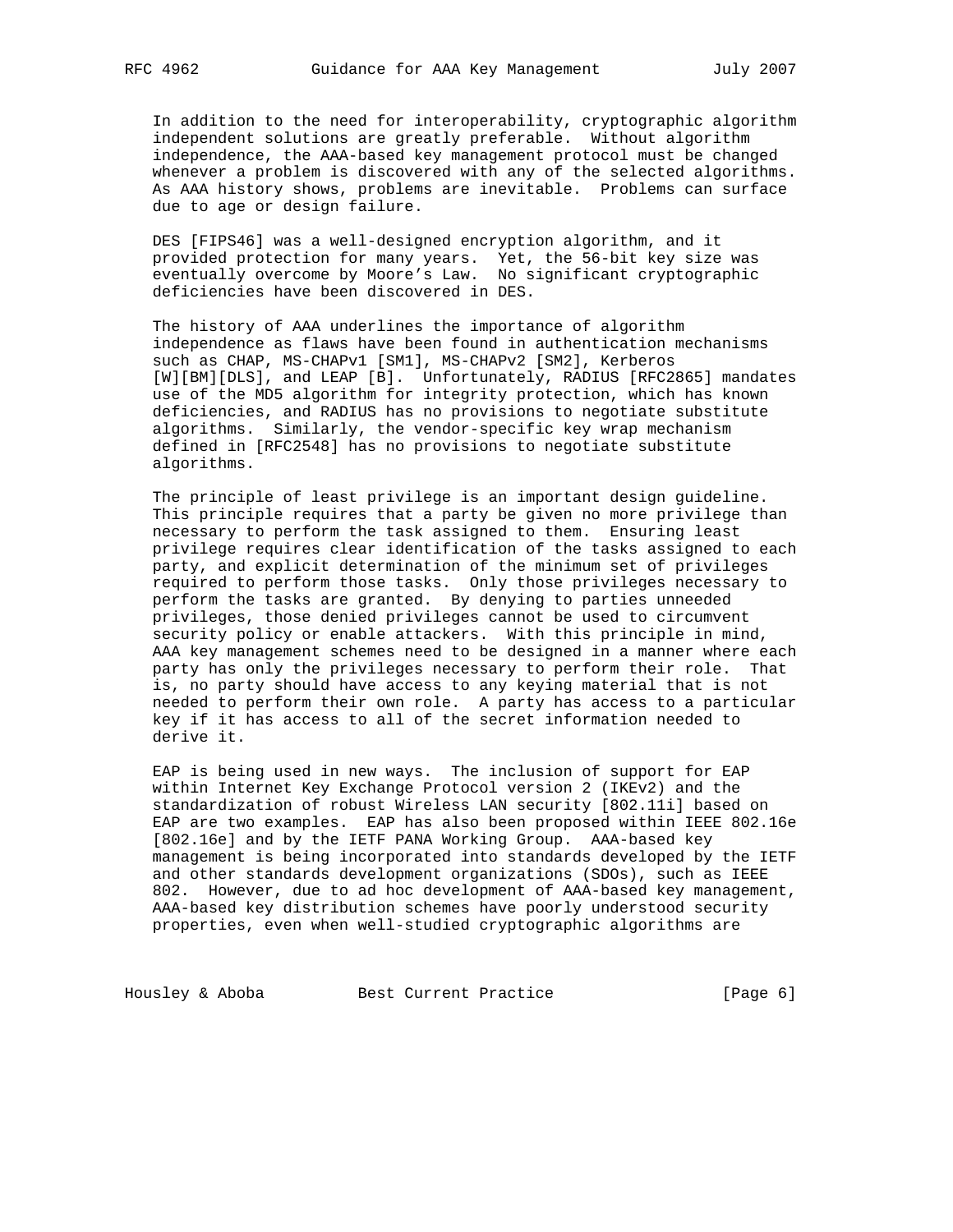employed. More academic research is needed to fully understand the security properties of AAA-based key management in the diverse protocol environments where it is being employed today. In the absence of research results, pragmatic guidance based on sound security engineering principles is needed.

 EAP selects one end-to-end authentication mechanism. The mechanisms defined in [RFC3748] only support unilateral authentication, and they do not support mutual authentication or key derivation. As a result, these mechanisms do not fulfill the security requirements for many deployment scenarios, including Wireless LAN authentication [RFC4017].

 To ensure adequate security and interoperability, EAP applications need to specify mandatory-to-implement algorithms. As described in [RFC3748], EAP methods seeking publication as an IETF RFC need to document their security claims. However, some EAP methods are not based on well-studied models, which makes the validity of these security claims difficult to determine.

 In the context of EAP, the EAP peer and server are the parties involved in the EAP method conversation, and they gain access to key material when the conversation completes successfully. However, the lower-layer needs keying material to provide the desired protection through the use of cryptographic mechanisms. As a result, a "pass through" mode is used to provide the keying material, and the lower layer keying material is replicated from the AAA server to the authenticator. The only parties authorized to obtain all of the keying material are the EAP peer and server; the authenticator obtains only the keying material necessary for its specific role. No other party can obtain direct access to any of the keying material; however, other parties may receive keys that are derived from this keying material for a specific purpose as long as the requirements defined in the next section are met.

3. AAA Key Management Requirements

 The overall goal of AAA key management is to provide cryptographic keying material in situations where key derivation cannot be used by the peer and authenticator. It may not be possible because the authenticator lacks computational power, because it lacks the resources necessary to implement the various authentication mechanisms that might be required, or because it is undesirable for each authenticator to engage in a separate key management conversation.

Housley & Aboba Best Current Practice [Page 7]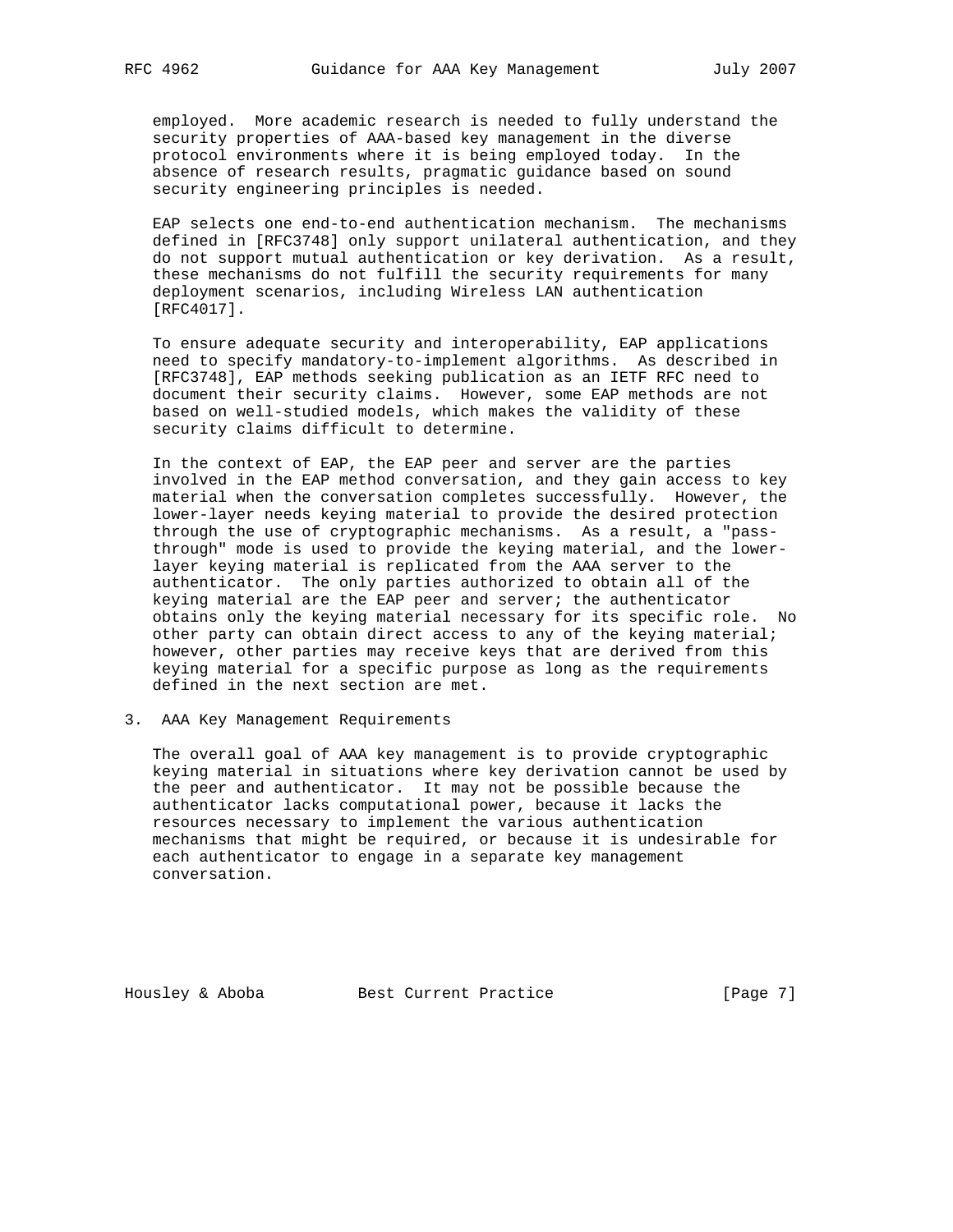This section provides guidance to AAA protocol designers, EAP method designers, and security association protocol designers. Acceptable solutions MUST meet all of these requirements.

Cryptographic algorithm independent

 The AAA key management protocol MUST be cryptographic algorithm independent. However, an EAP method MAY depend on a specific cryptographic algorithm. The ability to negotiate the use of a particular cryptographic algorithm provides resilience against compromise of a particular cryptographic algorithm. Algorithm independence is also REQUIRED with a Secure Association Protocol if one is defined. This is usually accomplished by including an algorithm identifier and parameters in the protocol, and by specifying the algorithm requirements in the protocol specification. While highly desirable, the ability to negotiate key derivation functions (KDFs) is not required. For interoperability, at least one suite of mandatory-to-implement algorithms MUST be selected. Note that without protection by IPsec as described in [RFC3579] Section 4.2, RADIUS [RFC2865] does not meet this requirement, since the integrity protection algorithm cannot be negotiated.

 This requirement does not mean that a protocol must support both public-key and symmetric-key cryptographic algorithms. It means that the protocol needs to be structured in such a way that multiple public-key algorithms can be used whenever a public-key algorithm is employed. Likewise, it means that the protocol needs to be structured in such a way that multiple symmetric-key algorithms can be used whenever a symmetric-key algorithm is employed.

Strong, fresh session keys

 While preserving algorithm independence, session keys MUST be strong and fresh. Each session deserves an independent session key. Fresh keys are required even when a long replay counter (that is, one that "will never wrap") is used to ensure that loss of state does not cause the same counter value to be used more than once with the same session key.

 Some EAP methods are capable of deriving keys of varying strength, and these EAP methods MUST permit the generation of keys meeting a minimum equivalent key strength. BCP 86 [RFC3766] offers advice on appropriate key sizes. The National Institute for Standards and Technology (NIST) also offers advice on appropriate key sizes in [SP800-57].

Housley & Aboba Best Current Practice [Page 8]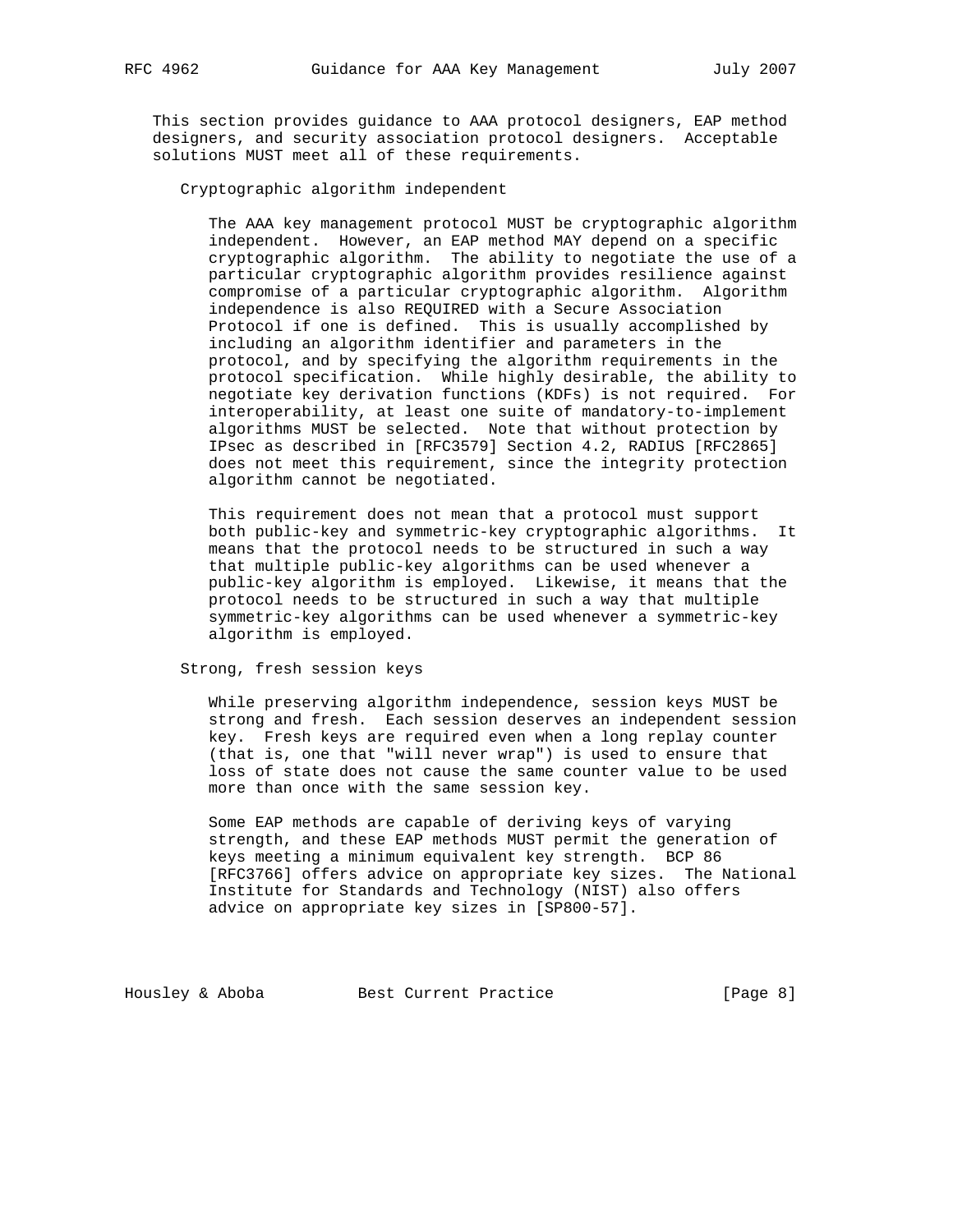A fresh cryptographic key is one that is generated specifically for the intended use. In this situation, a secure association protocol is used to establish session keys. The AAA protocol and EAP method MUST ensure that the keying material supplied as an input to session key derivation is fresh, and the secure association protocol MUST generate a separate session key for each session, even if the keying material provided by EAP is cached. A cached key persists after the authentication exchange has completed. For the AAA/EAP server, key caching can happen when state is kept on the server. For the NAS or client, key caching can happen when the NAS or client does not destroy keying material immediately following the derivation of session keys.

 Session keys MUST NOT be dependent on one another. Multiple session keys may be derived from a higher-level shared secret as long as a one-time value, usually called a nonce, is used to ensure that each session key is fresh. The mechanism used to generate session keys MUST ensure that the disclosure of one session key does not aid the attacker in discovering any other session keys.

Limit key scope

 Following the principle of least privilege, parties MUST NOT have access to keying material that is not needed to perform their role. A party has access to a particular key if it has access to all of the secret information needed to derive it.

 Any protocol that is used to establish session keys MUST specify the scope for session keys, clearly identifying the parties to whom the session key is available.

Replay detection mechanism

 The AAA key management protocol exchanges MUST be replay protected, including AAA, EAP, and Secure Association Protocol exchanges. Replay protection allows a protocol message recipient to discard any message that was recorded during a previous legitimate dialogue and presented as though it belonged to the current dialogue.

Authenticate all parties

 Each party in the AAA key management protocol MUST be authenticated to the other parties with whom they communicate. Authentication mechanisms MUST maintain the confidentiality of any secret values used in the authentication process.

Housley & Aboba Best Current Practice [Page 9]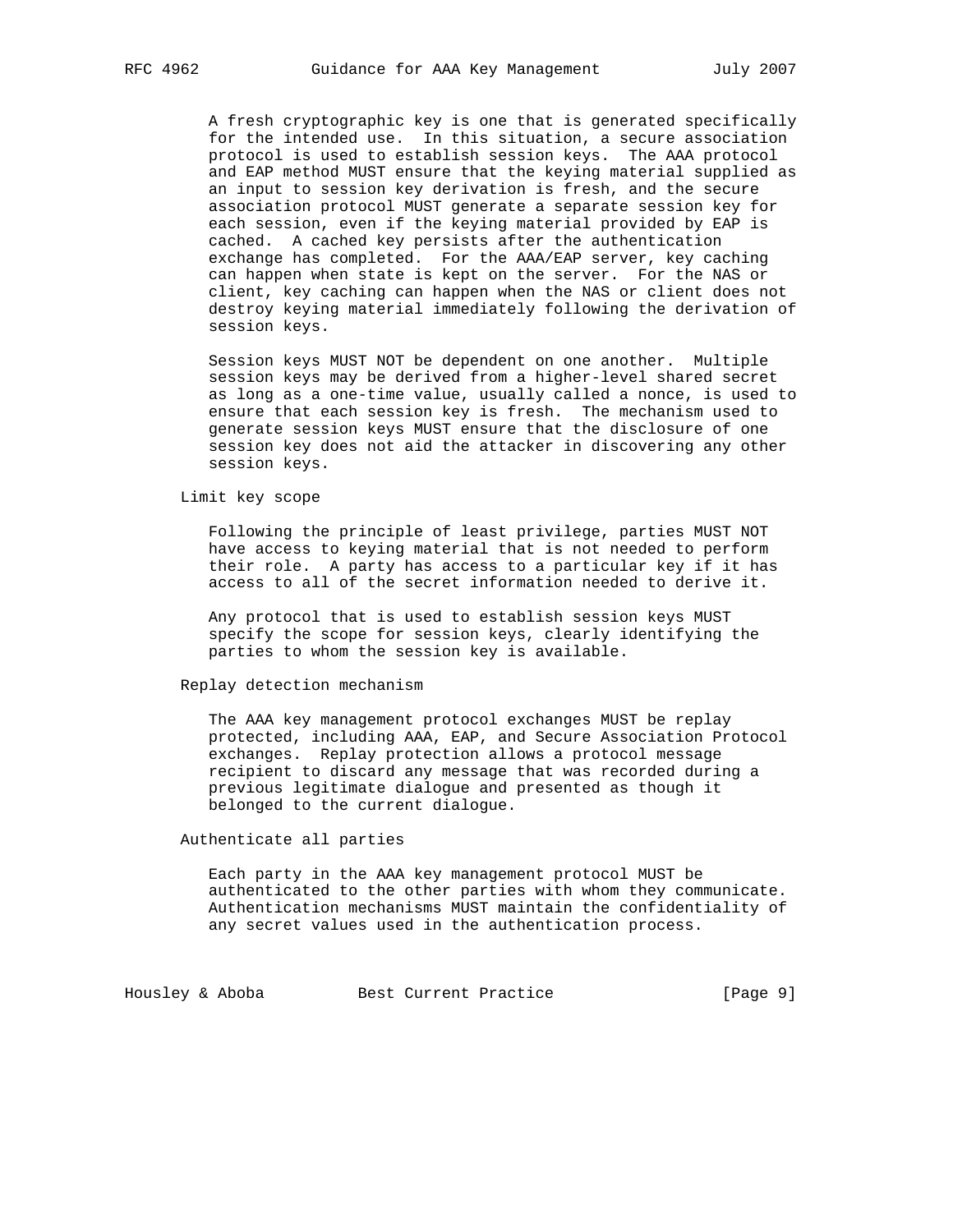When a secure association protocol is used to establish session keys, the parties involved in the secure association protocol MUST identify themselves using identities that are meaningful in the lower-layer protocol environment that will employ the session keys. In this situation, the authenticator and peer may be known by different identifiers in the AAA protocol environment and the lower-layer protocol environment, making authorization decisions difficult without a clear key scope. If the lower-layer identifier of the peer will be used to make authorization decisions, then the pair of identifiers associated with the peer MUST be authorized by the authenticator and/or the AAA server.

 AAA protocols, such as RADIUS [RFC2865] and Diameter [RFC3588], provide a mechanism for the identification of AAA clients; since the EAP authenticator and AAA client are always co resident, this mechanism is applicable to the identification of EAP authenticators.

When multiple base stations and a "controller" (such as a WLAN switch) comprise a single EAP authenticator, the "base station identity" is not relevant; the EAP method conversation takes place between the EAP peer and the EAP server. Also, many base stations can share the same authenticator identity. The authenticator identity is important in the AAA protocol exchange and the secure association protocol conversation.

 Authentication mechanisms MUST NOT employ plaintext passwords. Passwords may be used provided that they are not sent to another party without confidentiality protection.

Peer and authenticator authorization

 Peer and authenticator authorization MUST be performed. These entities MUST demonstrate possession of the appropriate keying material, without disclosing it. Authorization is REQUIRED whenever a peer associates with a new authenticator. The authorization checking prevents an elevation of privilege attack, and it ensures that an unauthorized authenticator is detected.

 Authorizations SHOULD be synchronized between the peer, NAS, and backend authentication server. Once the AAA key management protocol exchanges are complete, all of these parties should hold a common view of the authorizations associated with the other parties.

Housley & Aboba Best Current Practice [Page 10]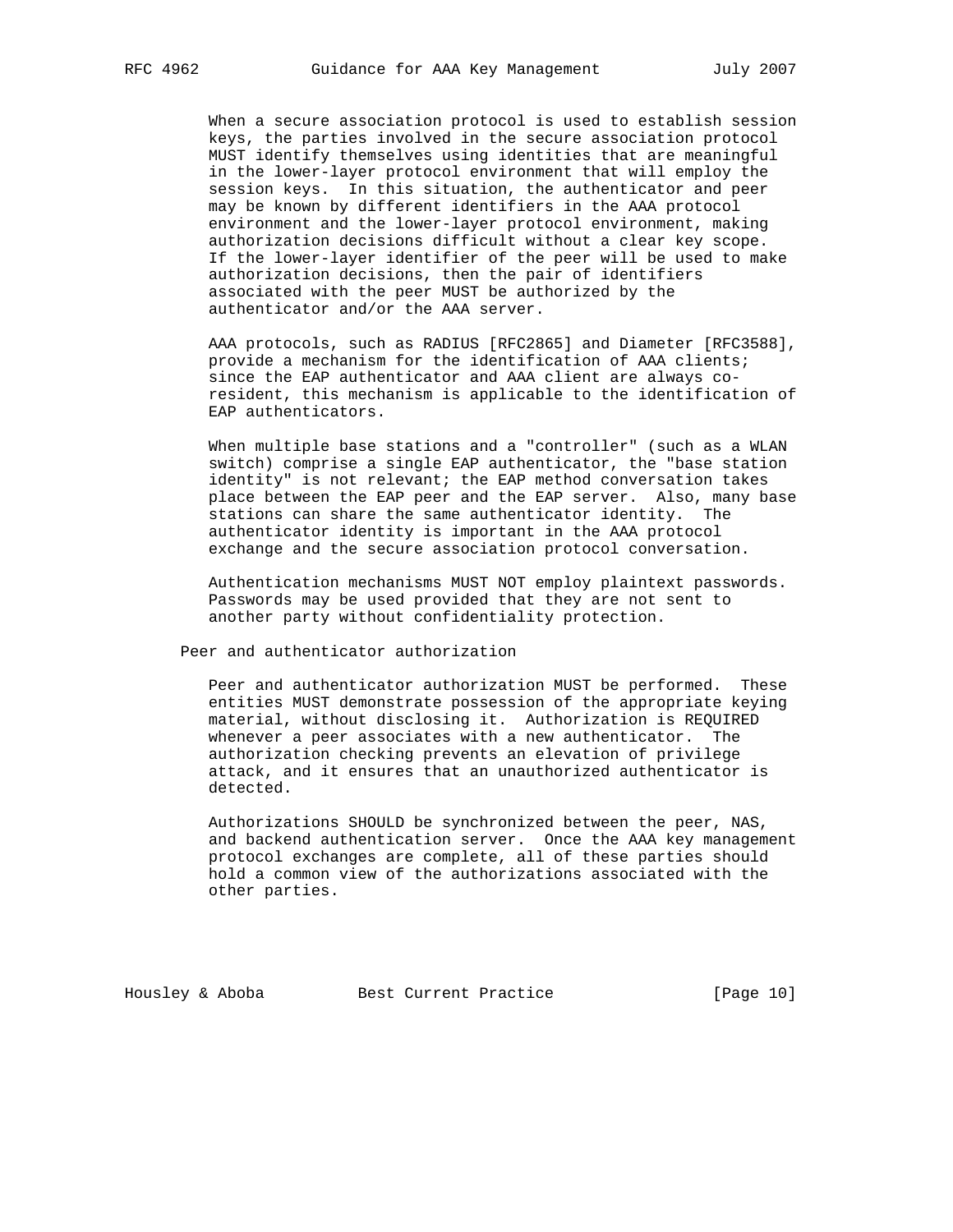In addition to authenticating all parties, key management protocols need to demonstrate that the parties are authorized to possess keying material. Note that proof of possession of keying material does not necessarily prove authorization to hold that keying material. For example, within an IEEE 802.11i, the 4-way handshake demonstrates that both the peer and authenticator possess the same EAP keying material. However, by itself, this possession proof does not demonstrate that the authenticator was authorized by the backend authentication server to possess that keying material. As noted in RFC 3579 in Section 4.3.7, where AAA proxies are present, it is possible for one authenticator to impersonate another, unless each link in the AAA chain implements checks against impersonation. Even with these checks in place, an authenticator may still claim different identities to the peer and the backend authentication server. As described in RFC 3748 in Section 7.15, channel binding is required to enable the peer to verify that the authenticator claim of identity is both consistent and correct.

Keying material confidentiality and integrity

 While preserving algorithm independence, confidentiality and integrity of all keying material MUST be maintained.

Confirm ciphersuite selection

 The selection of the "best" ciphersuite SHOULD be securely confirmed. The mechanism SHOULD detect attempted roll-back attacks.

Uniquely named keys

 AAA key management proposals require a robust key naming scheme, particularly where key caching is supported. The key name provides a way to refer to a key in a protocol so that it is clear to all parties which key is being referenced. Objects that cannot be named cannot be managed. All keys MUST be uniquely named, and the key name MUST NOT directly or indirectly disclose the keying material. If the key name is not based on the keying material, then one can be sure that it cannot be used to assist in a search for the key value.

Prevent the Domino effect

 Compromise of a single peer MUST NOT compromise keying material held by any other peer within the system, including session keys and long-term keys. Likewise, compromise of a single

Housley & Aboba Best Current Practice [Page 11]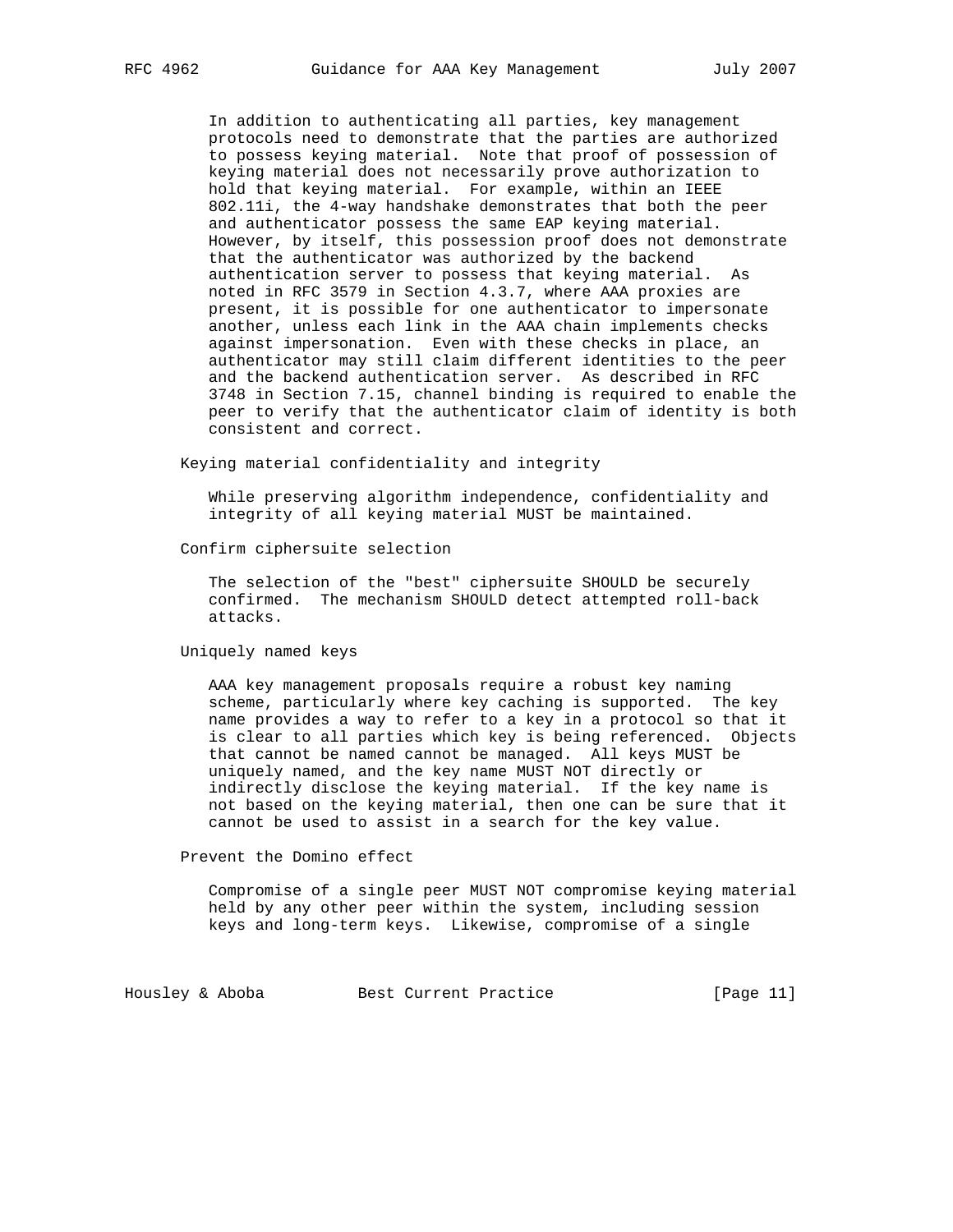authenticator MUST NOT compromise keying material held by any other authenticator within the system. In the context of a key hierarchy, this means that the compromise of one node in the key hierarchy must not disclose the information necessary to compromise other branches in the key hierarchy. Obviously, the compromise of the root of the key hierarchy will compromise all of the keys; however, a compromise in one branch MUST NOT result in the compromise of other branches. There are many implications of this requirement; however, two implications deserve highlighting. First, the scope of the keying material must be defined and understood by all parties that communicate with a party that holds that keying material. Second, a party that holds keying material in a key hierarchy must not share that keying material with parties that are associated with other branches in the key hierarchy.

 Group keys are an obvious exception. Since all members of the group have a copy of the same key, compromise of any one of the group members will result in the disclosure of the group key.

Bind key to its context

 Keying material MUST be bound to the appropriate context. The context includes the following.

- o The manner in which the keying material is expected to be used.
- o The other parties that are expected to have access to the keying material.
- o The expected lifetime of the keying material. Lifetime of a child key SHOULD NOT be greater than the lifetime of its parent in the key hierarchy.

 Any party with legitimate access to keying material can determine its context. In addition, the protocol MUST ensure that all parties with legitimate access to keying material have the same context for the keying material. This requires that the parties are properly identified and authenticated, so that all of the parties that have access to the keying material can be determined.

Housley & Aboba Best Current Practice [Page 12]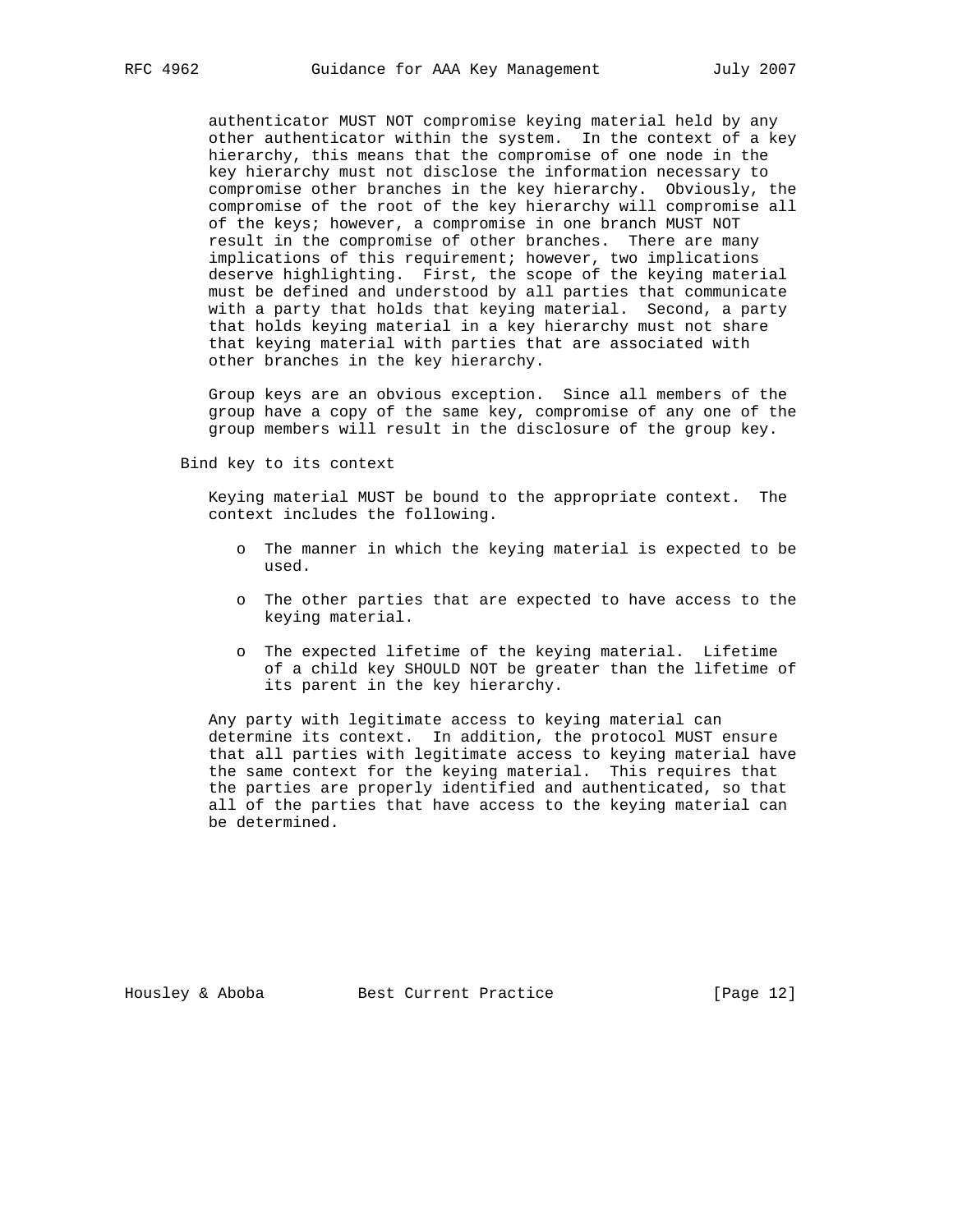The context will include the peer and NAS identities in more than one form. One (or more) name form is needed to identify these parties in the authentication exchange and the AAA protocol. Another name form may be needed to identify these parties within the lower layer that will employ the session key.

4. AAA Key Management Recommendations

Acceptable solutions SHOULD meet all of these requirements.

Confidentiality of identity

 In many environments, it is important to provide confidentiality protection for identities. However, this is not important in other environments. For this reason, EAP methods are encouraged to provide a mechanism for identity protection of EAP peers, but such protection is not a requirement.

Authorization restriction

 If peer authorization is restricted, then the peer SHOULD be made aware of the restriction. Otherwise, the peer may inadvertently attempt to circumvent the restriction. For example, authorization restrictions in an IEEE 802.11 environment include:

- o Key lifetimes, where the keying material can only be used for a certain period of time;
- o SSID restrictions, where the keying material can only be used with a specific IEEE 802.11 SSID;
- o Called-Station-ID restrictions, where the keying material can only be used with a single IEEE 802.11 BSSID; and
- o Calling-Station-ID restrictions, where the keying material can only be used with a single peer IEEE 802 MAC address.

Housley & Aboba Best Current Practice [Page 13]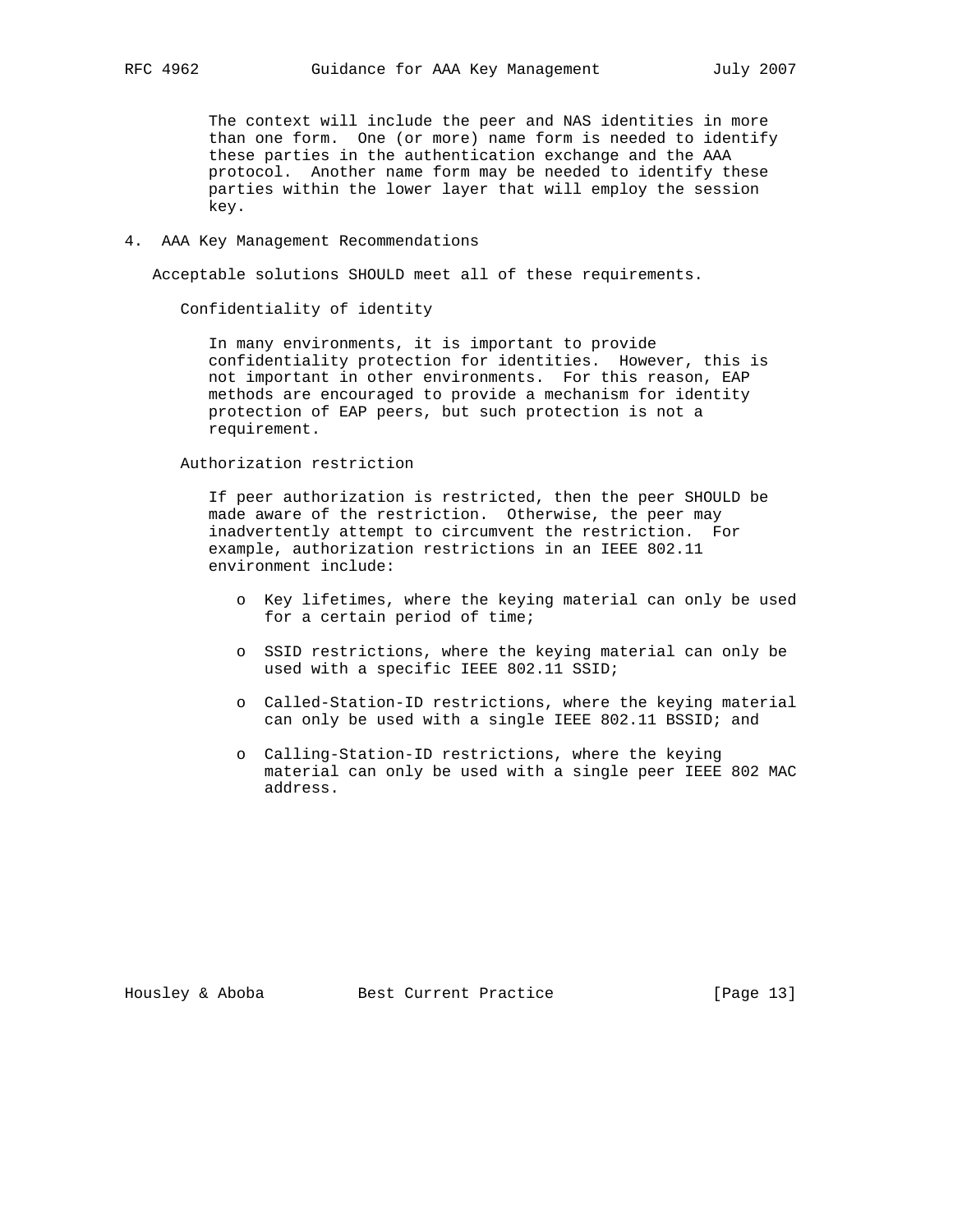# 5. Security Considerations

 This document provides architectural guidance to designers of AAA key management protocols. The guidance is also useful to designers of systems and solutions that include AAA key management protocols.

 In some deployment scenarios, more than one party in the AAA key management protocol can reside on the same host. For example, the EAP authenticator and AAA client are expected to reside on the same entity. Colocation enables a single unique authenticator identity to be sent by the authenticator to the AAA server as well as by the authenticator to the EAP peer. Use of the same identity in both conversations enables the peer and AAA server to confirm that the authenticator is consistent in its identification, avoiding potential impersonation attacks. If the authenticator and AAA client are not colocated, then the authenticator and AAA client identities will differ, and the key scope will not be synchronized between the EAP peer, authenticator, and server. Lack of key scope synchronization enables a number of security vulnerabilities, including impersonation. For this reason, a design needs to include mechanisms to ensure that the key scope and key naming are unambiguous.

 The AAA server is a trusted entity. When keying material is present at all, it establishes keying material with the peer and distributes keying material to the authenticator using the AAA protocol. It is trusted to only distribute keying material to the authenticator that was established with the peer, and it is trusted to provide that keying material to no other parties. In many systems, keying material established by the EAP peer and EAP server are combined with publicly available data to derive other keys. The AAA server is trusted to refrain from deriving these same keys even though it has access to the secret values that are needed to do so.

 The authenticator is also a trusted party. The authenticator is trusted not to distribute keying material provided by the AAA server to any other parties. If the authenticator uses a key derivation function to derive additional keying material, the authenticator is trusted to distribute the derived keying material only to the appropriate party that is known to the peer, and no other party. When this approach is used, care must be taken to ensure that the resulting key management system meets all of the principles in this document, confirming that keys used to protect data are to be known only by the peer and authenticator.

 EAP is used to authenticate the peer to the AAA/EAP server. Following successful authentication, the AAA/EAP server authorizes the peer. In many situations, this is accomplished by sending keying material to the authenticator and the peer in separate protocol

Housley & Aboba Best Current Practice [Page 14]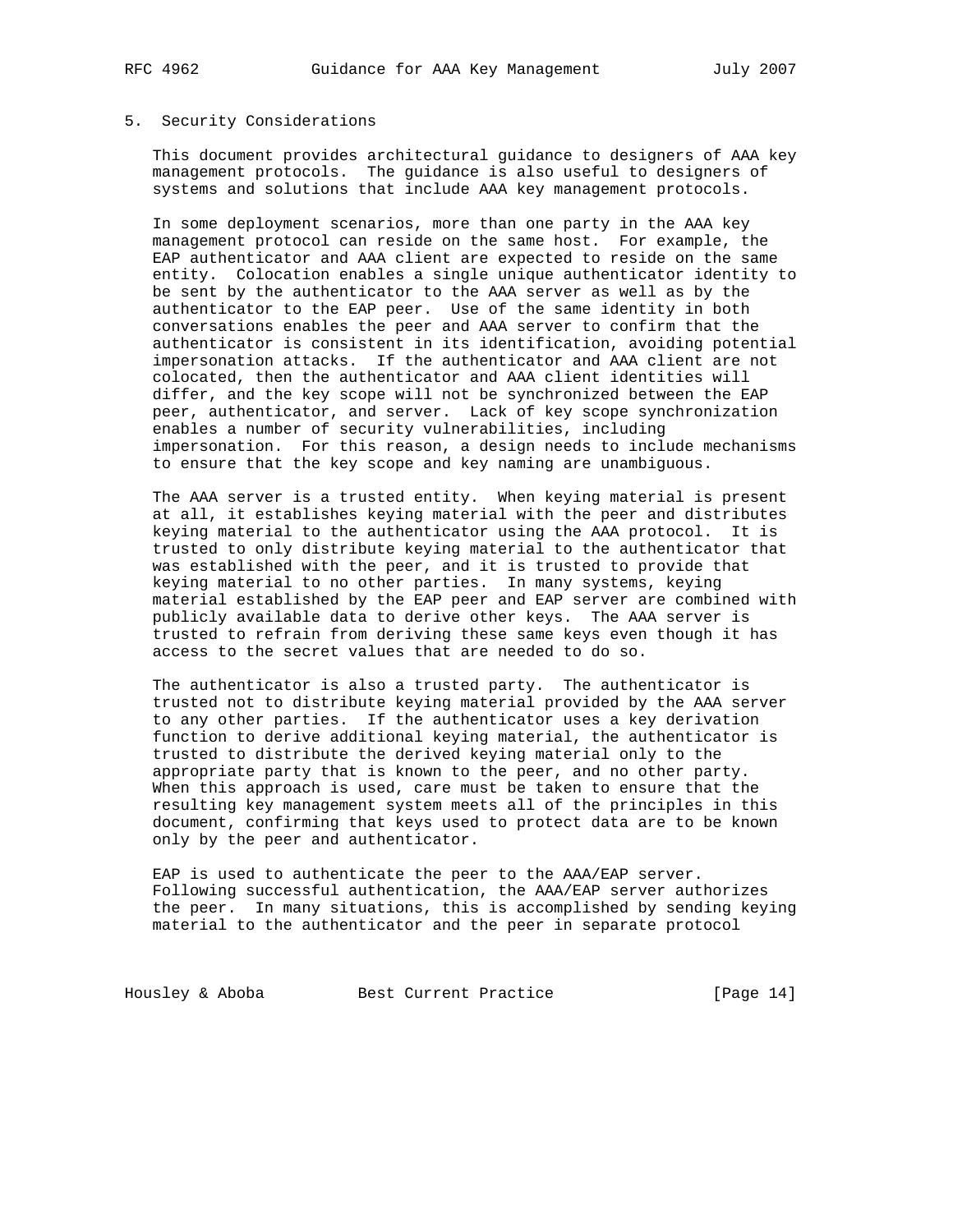messages. The authenticator is not directly authenticated to the peer. Rather, the peer determines that the authenticator has been authorized by the AAA/EAP server by confirming that the authenticator has the same AAA/EAP server-provided keying material. In some systems, explicit authenticator and peer mutual authentication is possible. This is desirable since it greatly improves accountability.

 When MIB modules are developed for AAA protocols or EAP methods, these MIB modules might include managed objects for keying material. The existence of managed objects associated with keying material offers an additional avenue for key compromise if these objects include the keying material itself. Therefore, these MIB modules MUST NOT include objects for private keys or symmetric keys. However, these MIB modules MAY include management objects that expose names and context associated with keys, and they MAY provide a means to delete keys.

6. Normative References

 [RFC2119] Bradner, S., "Key words for use in RFCs to Indicate Requirement Levels", BCP 14, RFC 2119, March 1997.

- 7. Informative References
	- [802.1X] IEEE Standards for Local and Metropolitan Area Networks: Port based Network Access Control, IEEE Std 802.1X-2004, December 2004.
	- [802.11i] Institute of Electrical and Electronics Engineers, "Supplement to Standard for Telecommunications and Information Exchange Between Systems -- LAN/MAN Specific Requirements - Part 11: Wireless LAN Medium Access Control (MAC) and Physical Layer (PHY) Specifications: Specification for Enhanced Security", IEEE 802.11i, July 2004.
	- [802.16e] Institute of Electrical and Electronics Engineers, "Supplement to Standard for Telecommunications and Information Exchange Between Systems -- LAN/MAN Specific Requirements - Part 16: Air Interface for Fixed and Mobile Broadband Wireless Access Systems -- Amendment for Physical and Medium Access Control Layers for Combined Fixed and Mobile Operation in Licensed Bands", Draft, IEEE 802.16e/D8, May 2005.

Housley & Aboba Best Current Practice [Page 15]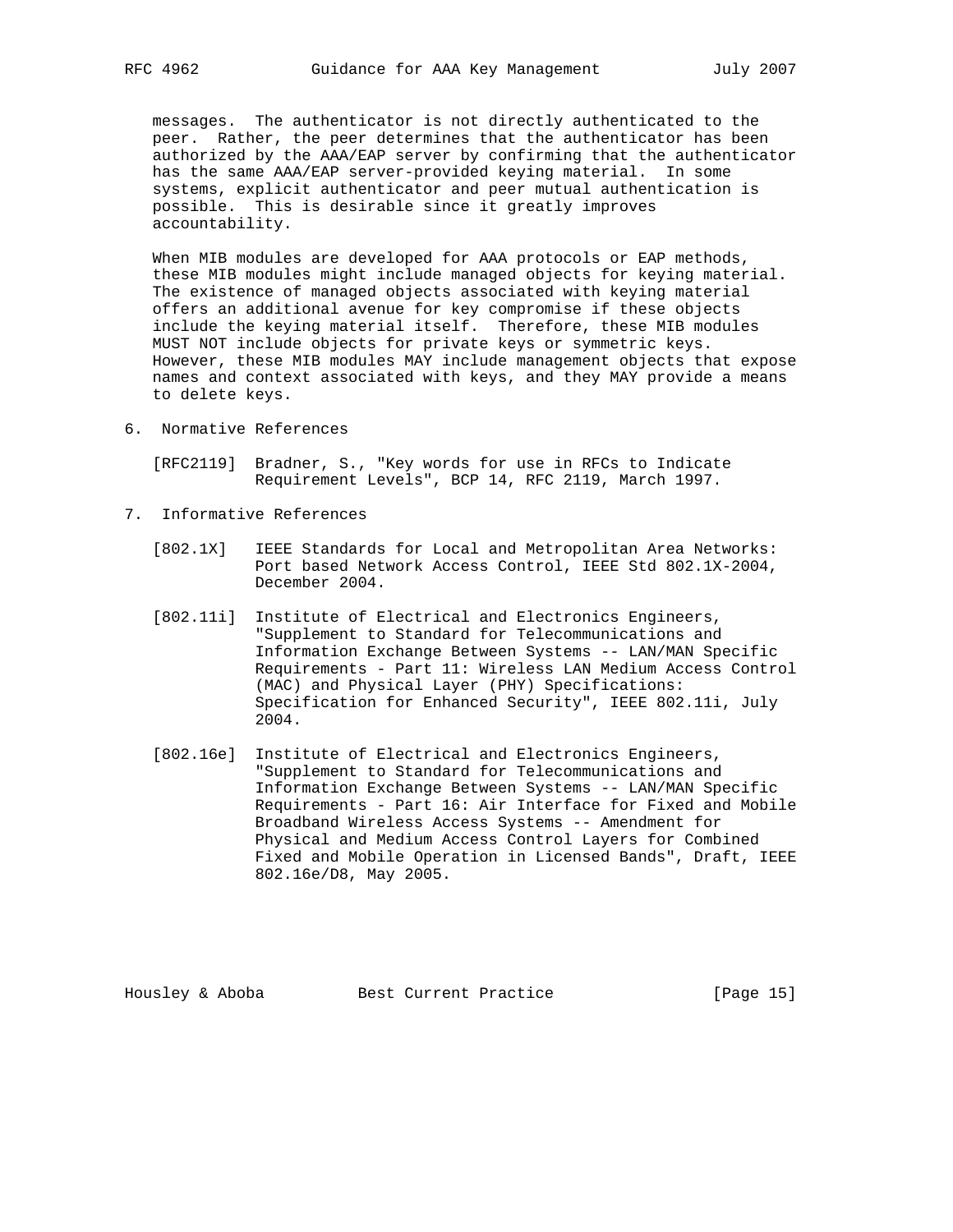- [AN] M. Abadi and R. Needham, "Prudent Engineering Practice for Cryptographic Protocols", Proc. IEEE Computer Society Symposium on Research in Security and Privacy, May 1994.
	- [B] Brewin, B., "LEAP attack tool author says he wants to alert users to risks", Computerworld, October 17, 2003.
	- [BM] Bellovin, S. and M. Merrit, "Limitations of the Kerberos authentication system", Proceedings of the 1991 Winter USENIX Conference, pp. 253-267, 1991.
	- [DDNN39.2] DCA DDN Program Management Office, "MILNET TAC Access Control", Defense Data Network Newsletter, DDN News 39, Special Issue, 26 Apr 1985, <http://www.isi.edu/ in-notes/museum/ddn-news/ddn-news.n39.2>.
	- [DLS] Dole, B., Lodin, S. and E. Spafford, "Misplaced trust: Kerberos 4 session keys", Proceedings of the Internet Society Network and Distributed System Security Symposium, pp. 60-70, March 1997.
	- [DS] D. Denning and G. Sacco. "Timestamps in key distributed protocols", Communication of the ACM, 24(8):533--535, 1981.
	- [FIPS46] Federal Information Processing Standards Publication (FIPS PUB) 46, Data Encryption Standard, 1977 January 15.
	- [H] Housley, R., "Key Management in AAA", Presentation to the AAA WG at IETF 56, March 2003, <http://www.ietf.org/ proceedings/03mar/slides/aaa-5/index.html>.
	- [L] G. Lowe. "An attack on the Needham-Schroeder public key authentication protocol", Information Processing Letters, 56(3):131--136, November 1995.
	- [M] Meadows, C., "Analysis of the Internet Key Exchange Protocol using the NRL Protocol Analyser", Proceedings of the 1999 IEEE Symposium on Security & Privacy, Oakland, CA, USA, IEEE Computer Society, May 1999, <http://chacs.nrl.navy.mil/publications/CHACS/1999/ 1999meadows-IEEE99.pdf>.
	- [NS] R. Needham and M. Schroeder. "Using encryption for authentication in large networks of computers", Communications of the ACM, 21(12), December 1978.

Housley & Aboba Best Current Practice [Page 16]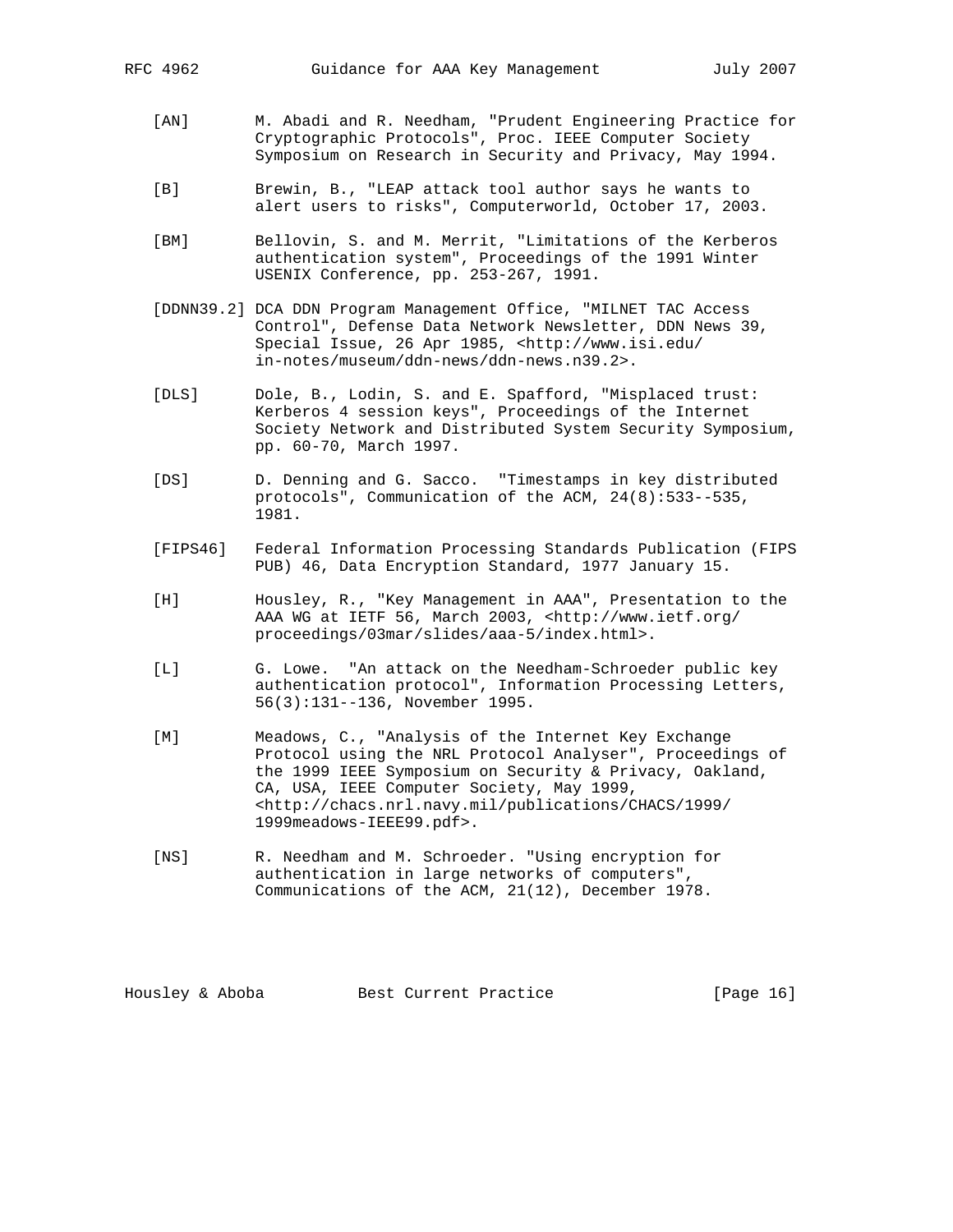- [RFC0927] Anderson, B.A., "TACACS user identification Telnet option", RFC 927, December 1984.
- [RFC1334] Lloyd, B. and B. Simpson, "PPP Authentication Protocols", RFC 1334, October 1992, Obsoleted by RFC 1994.
- [RFC1492] Finseth, C., "An Access Control Protocol, Sometimes Called TACACS", RFC 1492, July 1993.
- [RFC1661] Simpson, W., "The Point-to-Point Protocol (PPP)", STD 51, RFC 1661, July 1994.
- [RFC1968] Meyer, G., "The PPP Encryption Protocol (ECP)", RFC 1968, June 1996.
- [RFC1994] Simpson, W., "PPP Challenge Handshake Authentication Protocol (CHAP)", RFC 1994, August 1996.
- [RFC2284] Blunk, L. and J. Vollbrecht, "PPP Extensible Authentication Protocol (EAP)", RFC 2284, March 1998.
- [RFC2409] Harkins, D. and D. Carrel, "The Internet Key Exchange (IKE)", RFC 2409, November 1998.
- [RFC2419] Sklower, K. and G. Meyer, "The PPP DES Encryption Protocol, Version 2 (DESE-bis)", RFC 2419, September 1998.
- [RFC2420] Hummert, K., "The PPP Triple-DES Encryption Protocol (3DESE)", RFC 2420, September 1998.
- [RFC2433] Zorn, G. and S. Cobb, "Microsoft PPP CHAP Extensions", RFC 2433, October 1998.
- [RFC2548] Zorn, G., "Microsoft Vendor-specific RADIUS Attributes", RFC 2548, March 1999.
- [RFC2637] Hamzeh, K., Pall, G., Verthein, W., Taarud, J., Little, W., and G. Zorn, "Point-to-Point Tunneling Protocol (PPTP)", RFC 2637, July 1999.
- [RFC2716] Aboba, B. and D. Simon, "PPP EAP TLS Authentication Protocol", RFC 2716, October 1999.
- [RFC2759] Zorn, G., "Microsoft PPP CHAP Extensions, Version 2", RFC 2759, January 2000.

Housley & Aboba Best Current Practice [Page 17]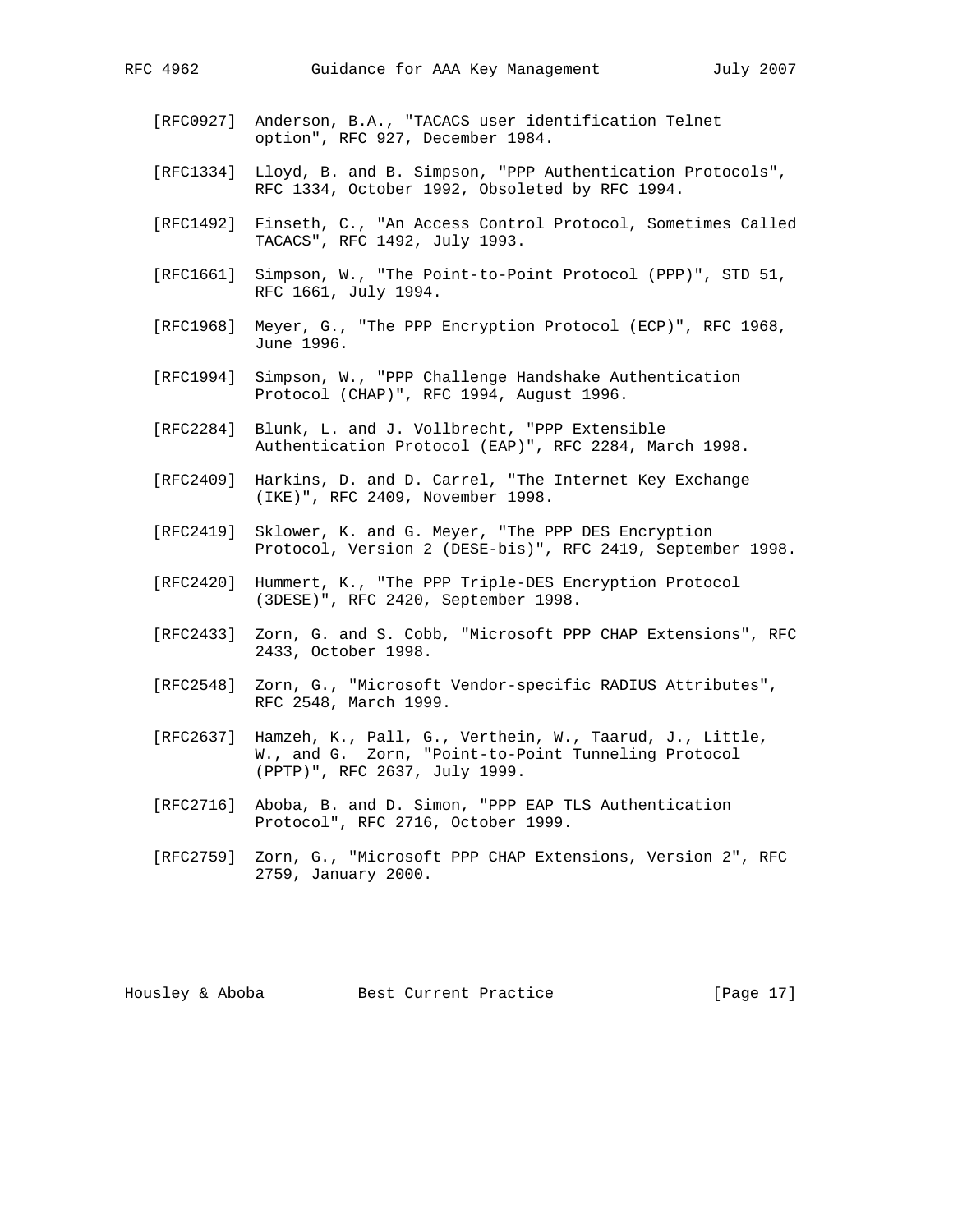- [RFC2865] Rigney, C., Willens, S., Rubens, A., and W. Simpson, "Remote Authentication Dial In User Service (RADIUS)", RFC 2865, June 2000.
- [RFC2881] Mitton, D. and M. Beadles, "Network Access Server Requirements Next Generation (NASREQNG) NAS Model", RFC 2881, July 2000.
- [RFC3078] Pall, G. and G. Zorn, "Microsoft Point-To-Point Encryption (MPPE) Protocol", RFC 3078, March 2001.
- [RFC3079] Zorn, G., "Deriving Keys for use with Microsoft Point-to- Point Encryption (MPPE)", RFC 3079, March 2001.
- [RFC3579] Aboba, B. and P. Calhoun, "RADIUS (Remote Authentication Dial In User Service) Support For Extensible Authentication Protocol (EAP)", RFC 3579, September 2003.
- [RFC3588] Calhoun, P., Loughney, J., Guttman, E., Zorn, G., and J. Arkko, "Diameter Base Protocol", RFC 3588, September 2003.
- [RFC3748] Aboba, B., Blunk, L., Vollbrecht, J., Carlson, J., and H. Levkowetz, "Extensible Authentication Protocol (EAP)", RFC 3748, June 2004.
- [RFC3766] Orman, H. and P. Hoffman, "Determining Strength for Public Keys Used For Exchanging Symmetric Keys", BCP 86, RFC 3766, April 2004.
- [RFC4017] Stanley, D., Walker, J., and B. Aboba, "Extensible Authentication Protocol (EAP) Method Requirements for Wireless LANs", RFC 4017, March 2005.
- [RFC4072] Eronen, P., Ed., Hiller, T., and G. Zorn, "Diameter Extensible Authentication Protocol (EAP) Application", RFC 4072, August 2005.
- [RFC4306] Kaufman, C., Ed., "Internet Key Exchange (IKEv2) Protocol", RFC 4306, December 2005.
- [SM1] Schneier, B. and Mudge, "Cryptanalysis of Microsoft's Point-to-Point Tunneling Protocol", Proceedings of the 5th ACM Conference on Communications and Computer Security, ACM Press, November 1998.
- [SM2] Schneier, B. and Mudge, "Cryptanalysis of Microsoft's PPTP Authentication Extensions (MS-CHAPv2)", CQRE 99, Springer-Verlag, 1999, pp. 192-203.

Housley & Aboba Best Current Practice [Page 18]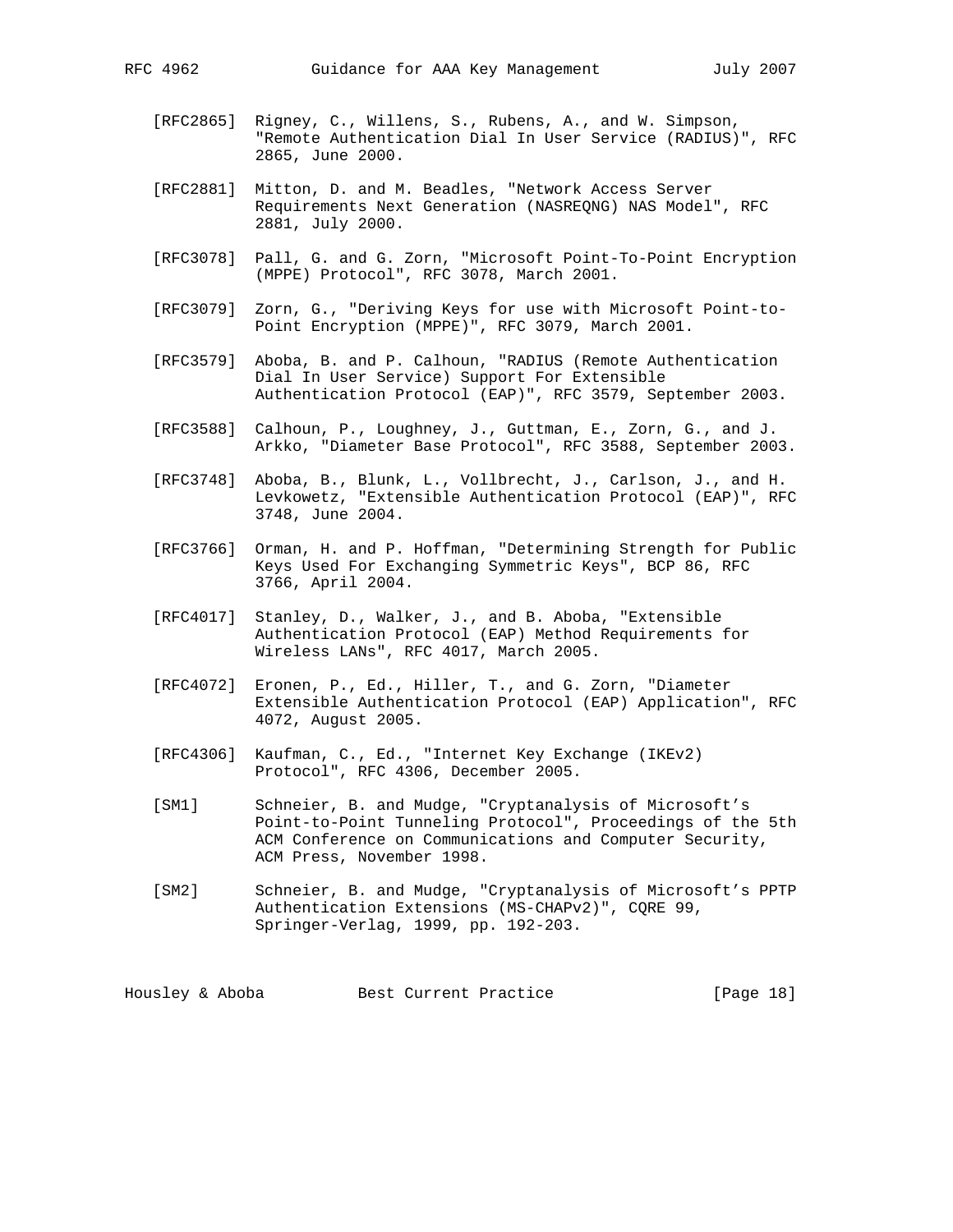- [SP800-57] National Institute of Standards and Technology, "Recommendation for Key Management", Special Publication 800-57, May 2006.
- [W] Wu, T., "A Real-World Analysis of Kerberos Password Security", Proceedings of the 1999 ISOC Network and Distributed System Security Symposium, <http://www.isoc.org/isoc/conferences/ndss/99/ proceedings/papers/wu.pdf>.

Housley & Aboba Best Current Practice [Page 19]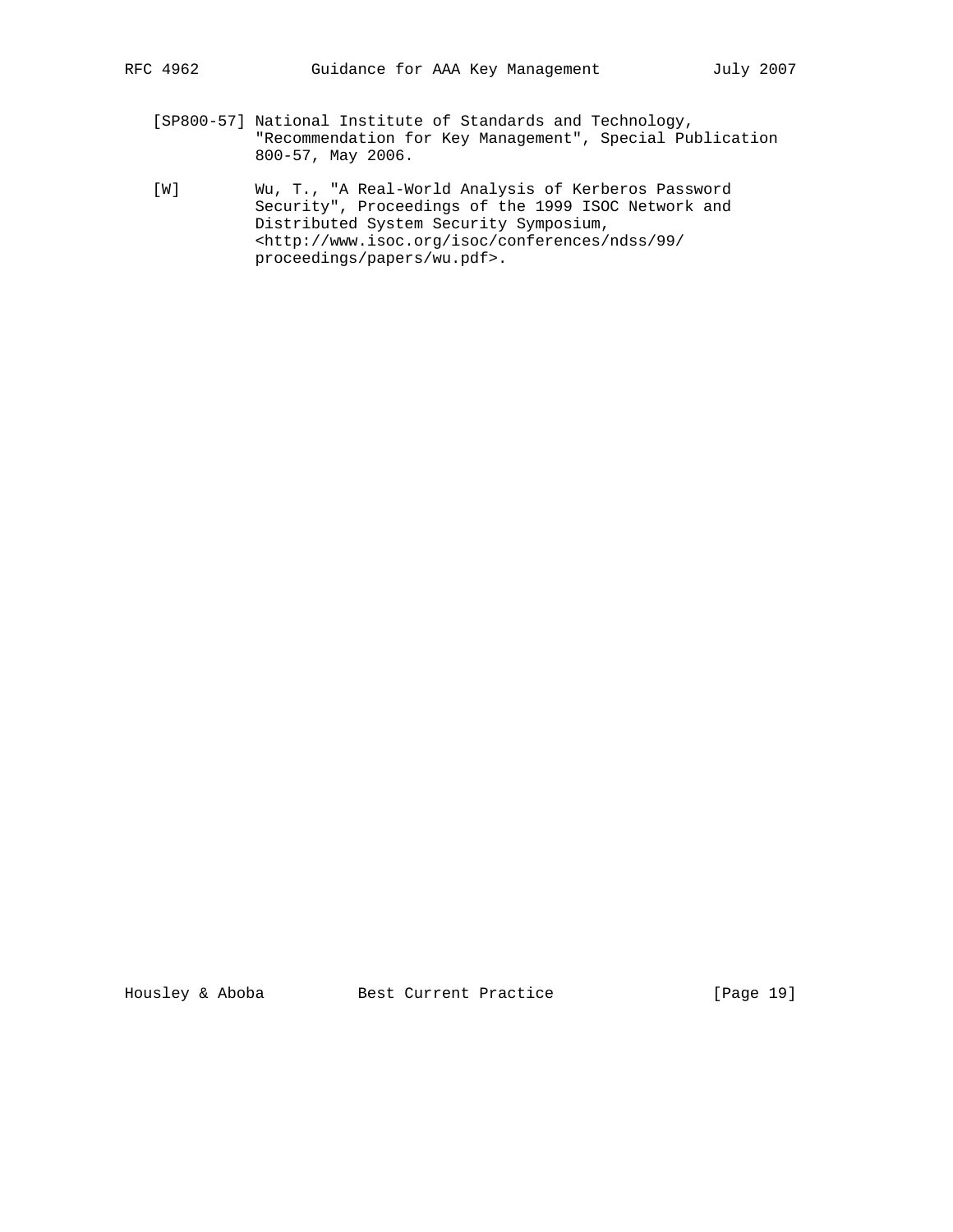Appendix: AAA Key Management History

 Protocols for Authentication, Authorization, and Accounting (AAA) were originally developed to support deployments of Network Access Servers (NASes). In the ARPAnet, the Terminal Access Controller (TAC) provided a means for "dumb terminals" to access the network, and the TACACS [RFC0927][RFC1492] AAA protocol was designed by BBN under contract to the Defense Data Network Program Management Office (DDN PMO) for this environment. [RFC1492] documents a later version of TACACS, not the original version that was widely deployed in ARPAnet and MILNET [DDNN39.2].

 Later, additional AAA protocols were developed to support deployments of NASes providing access to the Internet via PPP [RFC1661]. In deployments supporting more than a modest number of users, it became impractical for each NAS to contain its own list of users and associated credentials. As a result, additional AAA protocols were developed, including RADIUS [RFC2865] and Diameter [RFC3588]. These protocols enabled a central AAA server to authenticate users requesting network access, as well as providing authorization and accounting.

 While PPP [RFC1661] originally supported only PAP [RFC1334] and CHAP [RFC1661] authentication, the limitations of these authentication mechanisms became apparent. For example, both PAP and CHAP are unilateral authentication schemes supporting only authentication of the PPP peer to the NAS. Since PAP is a cleartext password scheme, it is vulnerable to snooping by an attacker with access to the conversation between the PPP peer and NAS. In addition, the use of PAP creates vulnerabilities within RADIUS as described in Section 4.3 of [RFC3579]. As a result, use of PAP is deprecated. While CHAP, a challenge-response scheme based on MD5, offers better security than cleartext passwords, it does not provide for mutual authentication, and CHAP is vulnerable to dictionary attack.

 With the addition of the Encryption Control Protocol (ECP) to PPP [RFC1968] as well as the definition of PPP ciphersuites in [RFC2419], [RFC2420], and [RFC3078], the need arose to provide keying material for use with link layer ciphersuites. As with user authentication, provisioning of static keys on each NAS did not scale well.

 Additional vendor-specific PPP authentication protocols such as MS-CHAP [RFC2433] and MS-CHAPv2 [RFC2759] were developed to provide mutual authentication as well as key derivation [RFC3079] for use with negotiated ciphersuites, and they were subsequently adapted for use with PPP-based VPNs [RFC2637]. As with PAP and CHAP, flaws were subsequently found in these new mechanisms [SM1][SM2].

Housley & Aboba Best Current Practice [Page 20]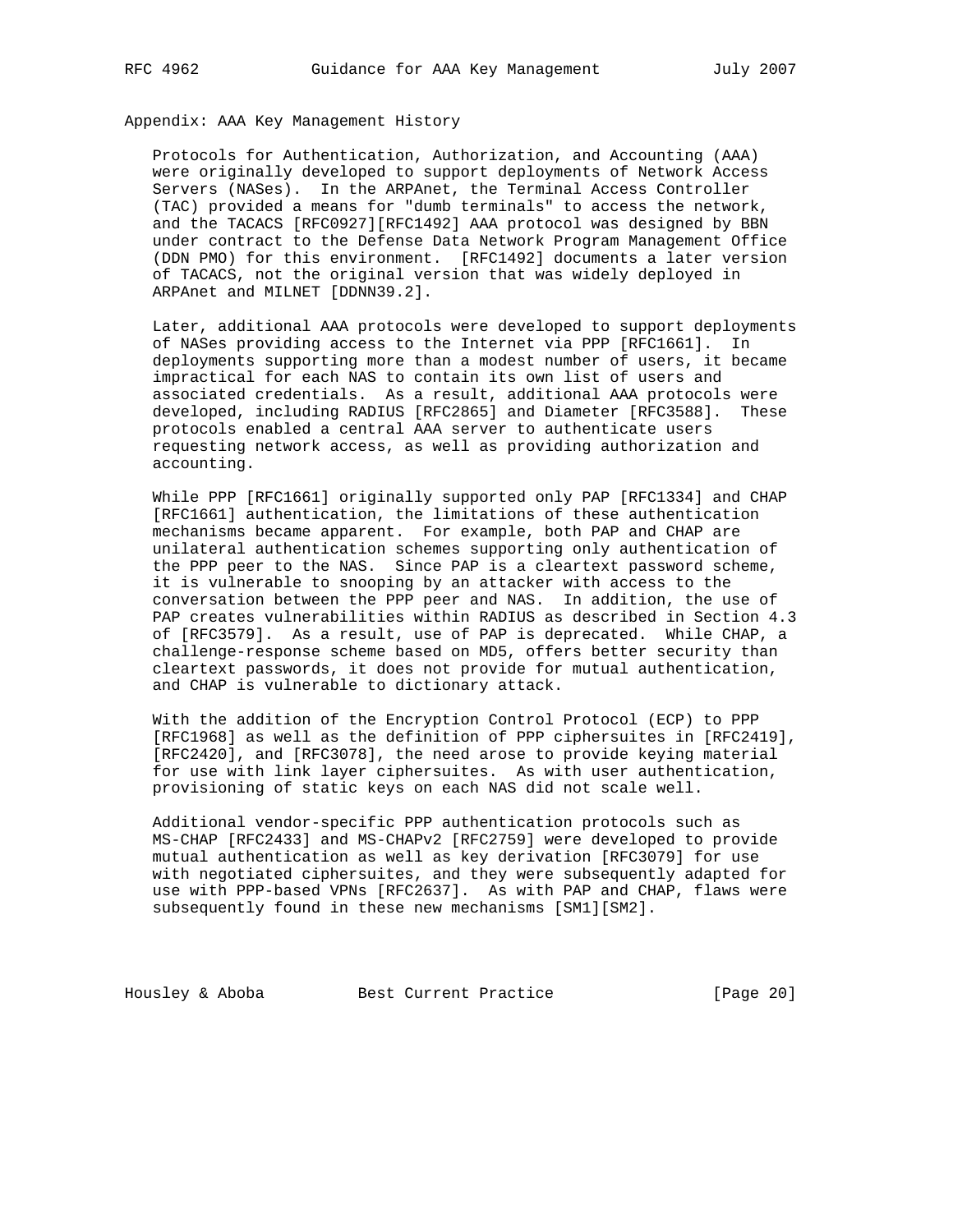Even though PPP provided for negotiation of authentication algorithms, addressing the vulnerabilities found in authentication mechanisms still proved painful, since new code needed to be deployed on PPP peers as well as on the AAA server. In order to enable more rapid deployment of new authentication mechanisms, as well as fixes for vulnerabilities found in existing methods, the Extensible Authentication Protocol (EAP) [RFC3748] was developed, along with support for centralized authentication via RADIUS/EAP [RFC3579].

 By enabling "pass through" authentication on the NAS, EAP enabled deployment of new authentication methods or updates to existing methods by revising code only on the EAP peer and AAA server. The initial authentication mechanisms defined in [RFC2284] (MD5- Challenge, One-Time Password (OTP), and Generic Token Card (GTC)) only supported unilateral authentication, and these mechanisms do not support key derivation. Subsequent authentication methods such as EAP-TLS [RFC2716] supported mutual authentication and key derivation.

 In order to support the provisioning of dynamic keying material for link layer ciphersuites in an environment supporting centralized authentication, a mechanism was needed for the transport of keying material between the AAA server and NAS. Vendor-specific RADIUS attributes were developed for this purpose [RFC2548]. Vulnerabilities were subsequently found in the key wrap technique, as described in Section 4.3 of [RFC3579].

 In theory, public key authentication mechanisms such as EAP-TLS are capable of supporting mutual authentication and key derivation between the EAP peer and NAS without requiring AAA key distribution. However, in practice, such pure two-party schemes are rarely deployed. Operation of a centralized AAA server significantly reduces the effort required to deploy certificates to NASes, and even though an AAA server may not be required for key derivation and possibly authentication, its participation is required for service authorization and accounting.

 "Pass-through" authentication and AAA key distribution has retained popularity even in the face of rapid improvements in processor and memory capabilities. In addition to producing NAS devices of increased capability for enterprise and carrier customers, implementers have also produced low-cost/high-volume NAS devices such as 802.11 Access Points, causing the resources available on an average NAS to increase more slowly than Moore's law. Despite widespread support for certificate handling and sophisticated key derivation mechanisms such as IKEv1 [RFC2409] within host operating systems, these security capabilities are rarely deployed on low-end NASes and clients.

Housley & Aboba Best Current Practice [Page 21]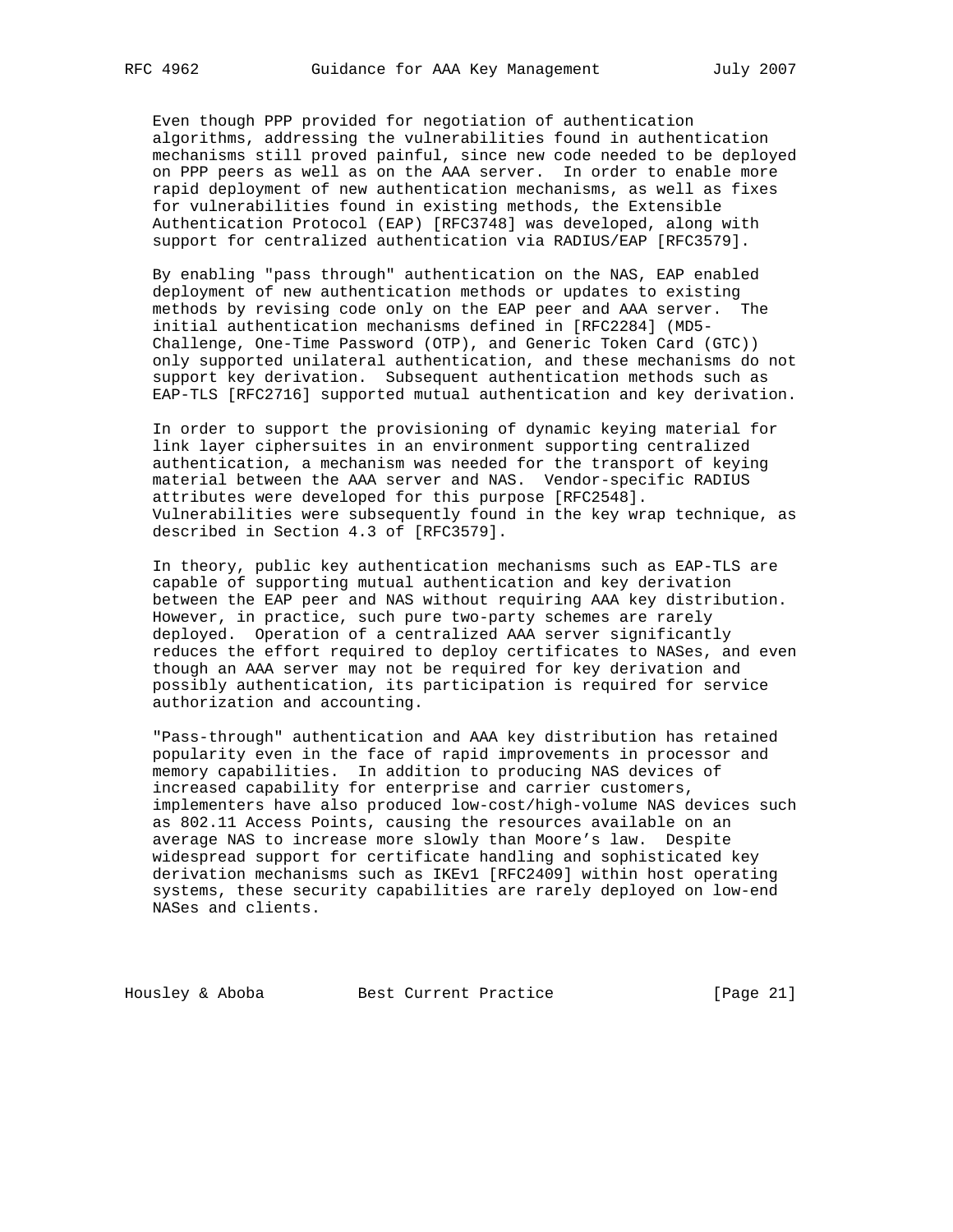Even on more capable NASes, such as VPN servers, centralized authentication and AAA key management has proven popular. For example, one of the major limitations of IKEv1 [RFC2409] was the lack of integration with EAP and AAA, requiring proprietary extensions to enable use of IPsec VPNs by organizations deploying password or authentication tokens. These limitations were addressed in IKEv2 [RFC4306], which while handling key derivation solely between the VPN client and server, supports EAP methods for user authentication. In order to enable cryptographic binding of EAP user authentication to keys derived within the IKEv2 exchange, the transport of EAP-derived keys within AAA is required where the selected EAP method supports key derivation.

Acknowledgments

 Many thanks to James Kempf, Sam Hartman, and Joe Salowey for their quality review and encouragement.

 Thanks to the IETF AAA Working Group and the IETF EAP Working Group for their review and comment. The document is greatly improved by their contribution.

Authors' Addresses

 Russell Housley Vigil Security, LLC 918 Spring Knoll Drive Herndon, VA 20170 USA EMail: housley@vigilsec.com Phone: +1 703-435-1775 Fax: +1 703-435-1274

 Bernard Aboba Microsoft Corporation One Microsoft Way Redmond, WA 98052 USA EMail: bernarda@microsoft.com Phone: +1 425-706-6605 Fax: +1 425-936-7329

Housley & Aboba Best Current Practice [Page 22]